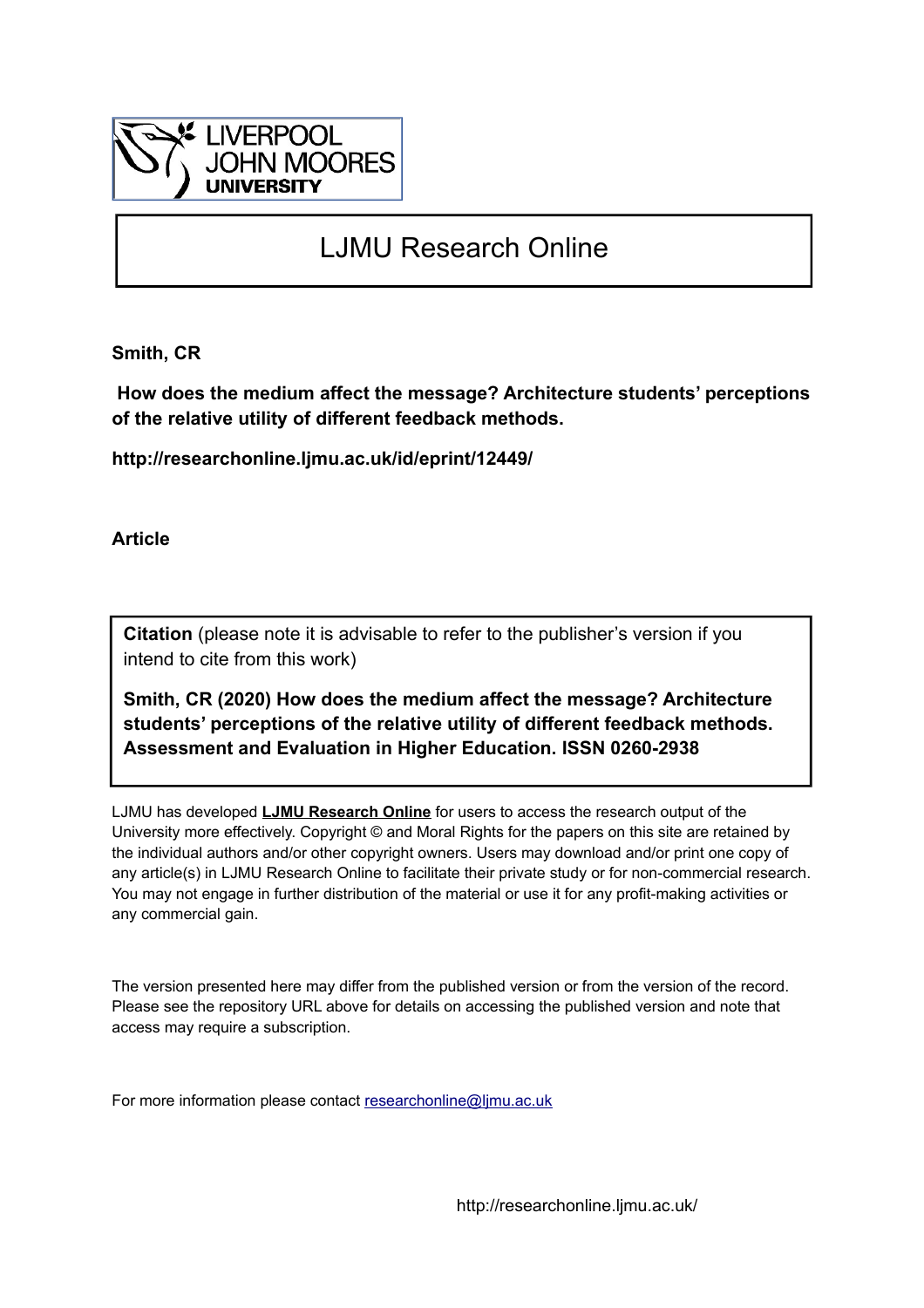## **How does the medium affect the message? Architecture students' perceptions of the relative utility of different feedback methods.**

Pedagogic discourse on feedback has shifted away from teachers' actions towards how it is used by students to improve their work and learning strategies. In Architecture programmes feedback occurs through a combination of methods; this paper presents the outcomes of a questionnaire study researching undergraduate and postgraduate students' perceptions of which they considered most and least useful, and how they could be enhanced. With increased attention on dialogic approaches to feedback, the study provides insight into students' views of the relative utility of several dialogic feedback methods. Key themes that emerged which affect feedback utility are the environment in which feedback takes place, feedback discourse, and message content. Although the signature pedagogy is centred on verbal dialogue, the perceived value of that dialogue varied significantly; some methods were considered much more useful, others left students uncertain and seeking greater clarification within the feedback message. The study suggests contact time be considered qualitatively as well as quantitatively. Another significant finding is students' desire for more visual feedback, which may be salient to disciplines across the art and design subject area. Other implications for practice are discussed.

Keywords: feedback utility; student perceptions; dialogic feedback

## **Introduction**

Pedagogic discourse and research on feedback has shifted from teachers' actions towards those of students and, more specifically, how they engage with and use messages about their work (for example, Carless et al. 2011; Winstone at al. 2017a; Esterhazy and Damşa 2019; Winstone and Carless 2020). It has been argued that comments only become feedback when students use them to improve their work or learning strategies (Sadler 1989; Carless and Boud 2018), and the extent to which students interact with their feedback impacts significantly on their subsequent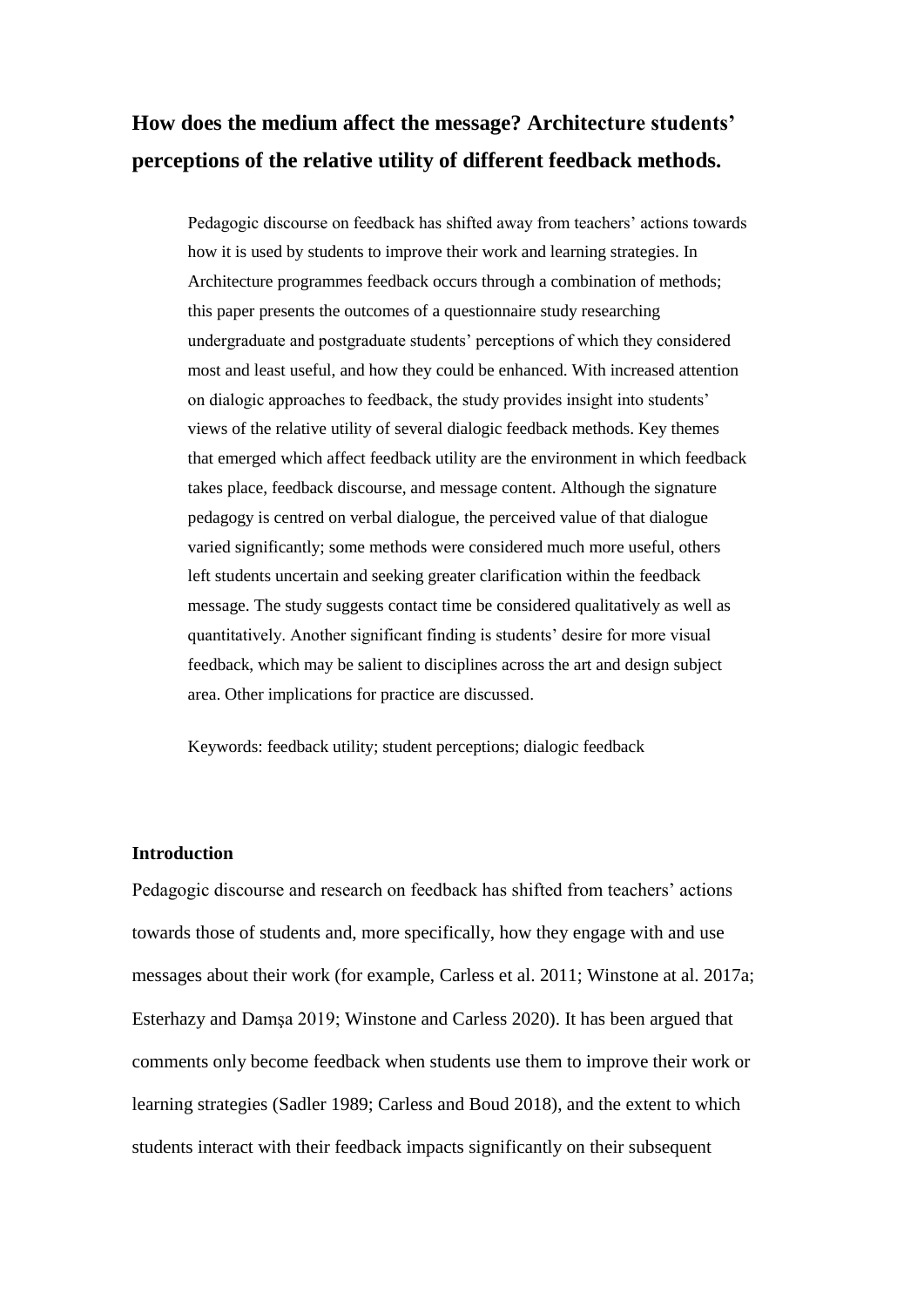performance (Zimbardi et al. 2017). Being able to interpret and apply feedback are key aspects of how students learn (Sutton 2012); however, research suggests they may not understand such commentary or struggle utilising it (Hattie and Timperley 2007; Boud and Molloy 2013b).

Misalignment between views of feedback held by students and teachers is one of the fundamental barriers to student uptake (Winstone and Carless 2020), and comprehending students' views is crucial to reaching a shared understanding over feedback's purpose (Winstone et al. 2016). This paper presents outcomes of a study at a post-92 UK university that researched how undergraduate and postgraduate Architecture students perceive, understand and utilise formative and summative feedback about their coursework, and the extent to which the medium through which they receive feedback affects its perceived utility. Orsmond et al. (2005) recommend that teachers evaluate how their feedback to students is utilised, not least because – as Boud and Molloy (2013a) highlight – without such understanding teachers are blind to the consequences of their actions and cannot act to improve learning. Given the comparability with feedback methods in other creative subjects (Orr, Yorke and Blair 2014), this study will be relevant across the art and design subject area.

## **Context**

The Framework for Higher Education Qualifications (FHEQ) describes levels of study within higher education across England, Wales and Northern Ireland. The typical structure of architectural education is a three-year undergraduate degree (FHEQ Levels 4 to 6) followed by a two-year postgraduate degree (FHEQ Level 7; in this paper the nomenclature 7/1 and 7/2 is used to differentiate between the first and second year). In both programmes feedback is typically provided through a combination of methods, including one-to-one tutorials, small group tutorials, design reviews (also known as crits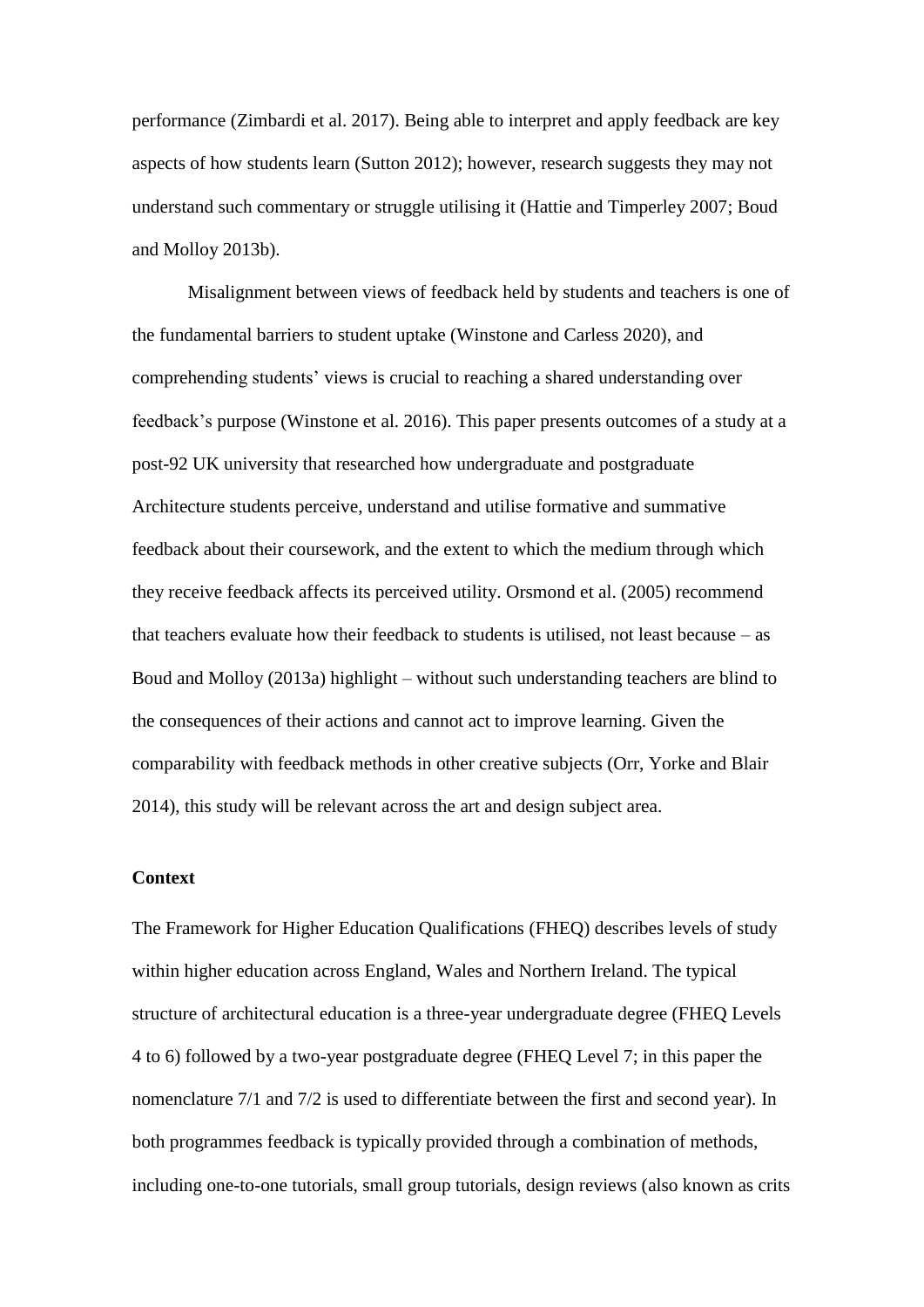or juries), informal peer discussion in studio and summative written feedback.

At this institution students receive formative feedback in design modules at weekly tutorials; most often these are conducted on a one-to-one basis, although some teachers hold these as small group sessions, particularly in the early stages. These tutorials are interspaced, typically at three- or four-week intervals, with design reviews – a more formal yet still formative feedback session. This approach of weekly tutorials interspaced with design reviews forms the signature pedagogy of the discipline (Salama, 2015).

Design projects in each semester are divided into two modules of equal duration, either Origination followed by Resolution, or a module with students working in small groups followed by one in which they work individually; there is also a Theory module in the first semester and a Technology module in the second. Most modules have two components, so summative written feedback is provided at two points, and in most design modules one of those components is an embedded Theory or Technology submission, which facilitates crossover of feedback use. In each Level students typically have nine tutorials, three or four design reviews and five items of summative written feedback per semester, meaning they experience most, if not all, of the five different feedback methods described above several times each term. With design projects divided into two modules, and written feedback provided for two components, students have repeated opportunities to apply summative as well as formative feedback.

## **Theoretical Frame of Feedback in Architecture**

In socio-constructivist pedagogy Palincsar (1998) describes discourse as the primary tool for cognitive development, expertise as facility with such discourse, and learning occurring through interaction, negotiation and collaboration. Orr and Shreeve (2018) identify dialogue as the glue that holds the art and design learning environment together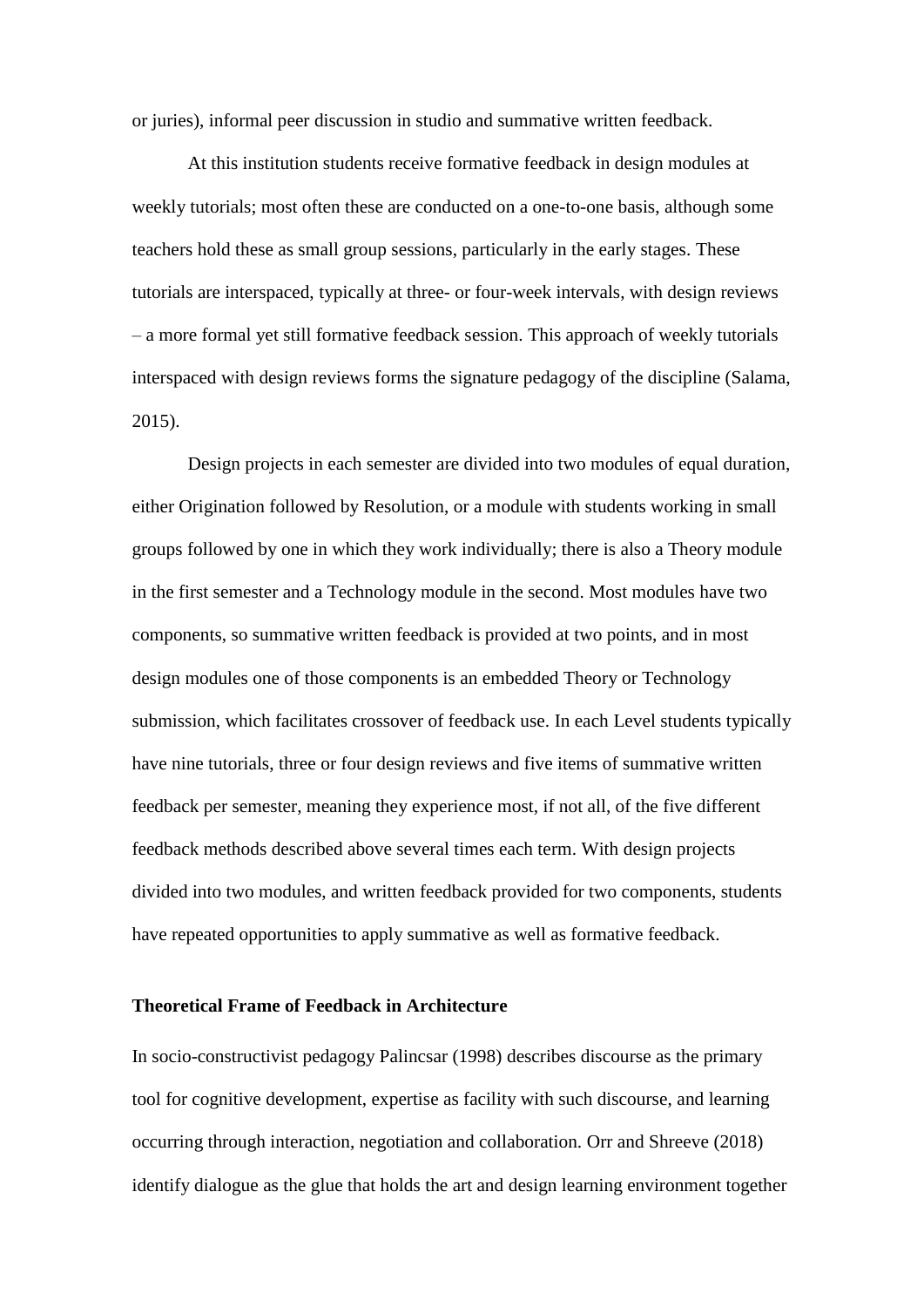and enables students to practise the critical language of their discipline; they describe dialogue in the curriculum, in the form of tutorials, design reviews and informal conversations, as where the construction of meaning and identity is acted out.

Learning centres around conversations between teachers, students and their peers within the same and different cohorts, through which participants are enculturated into studio practices (Mewburn 2012). The significance of these dialogic interchanges can be seen in their affective dimension. Austerlitz and Aravot (2006) propose that students' emotional responses to these conversations are some of the most important instruments through which they evaluate their studio encounters and interpret meaning from dialogue with their teachers, and therefore exert significant influence on students' learning.

Winestone and Carless (2020) argue that a new paradigm feedback model in which students and teachers actively engage in meaning-making through dialogue aligns with a socio-constructivist approach. This constitutes the theoretical lens for the study, in which feedback, as described by Price, Handley and Millar (2011), is an interactive, non-linear and contextually situated process through which students and teachers are active agents in co-constructing learning – a social practice centred around discourse.

#### **Methodology**

During the second semester of the 2018/19 academic year, students in all cohorts of the undergraduate and postgraduate Architecture programmes (n=266) were administered with a short-answer questionnaire. It asked which feedback method students considered to be the most useful and the least useful, and why; if they usually understand their feedback; what they would change to enhance their feedback's utility; what they perceive as the purpose of feedback; what they do with their feedback when they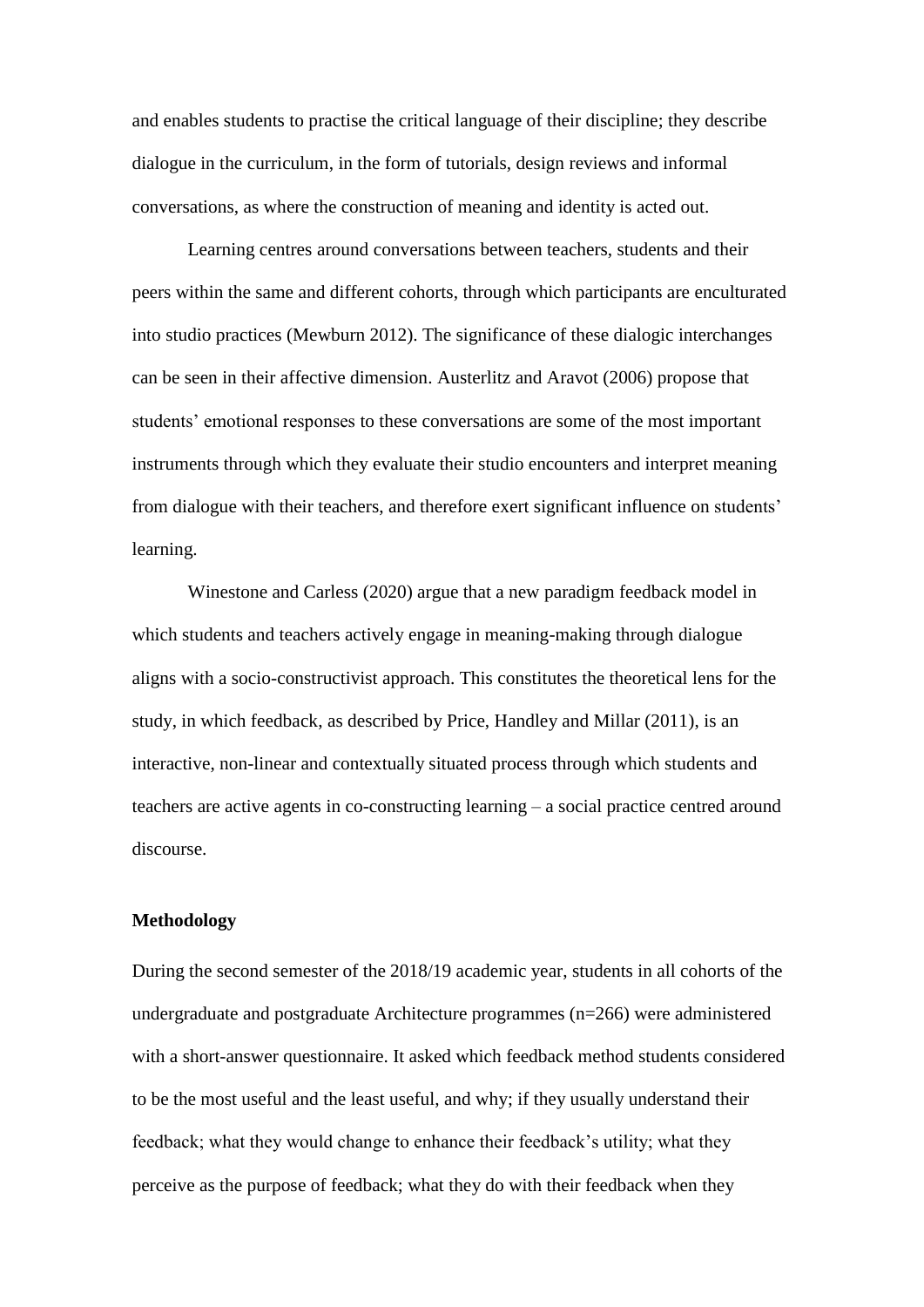receive it; in what ways they utilise their feedback, both in the short term (on that piece of coursework), and the longer term (in subsequent modules); and what makes them more likely to act on feedback. The latter questions relating to the perceived purpose and self-reported uptake of feedback are explored in a second paper (Smith, forthcoming). The participants' responses discussed here relate to:

- (1) Which type of feedback on their coursework do students find most useful and least useful, and why?
- (2) Do students usually understand the feedback that they have been given?
- (3) What change to the feedback students receive would make it more useful to them?

A member of the institution's Learning and Teaching Academy reviewed the questionnaire and suggested minor amendments to the wording of one question. The study was then approved by the institution's research ethics committee. Given the low response rates that can afflict online surveys (Bryman 2012), paper copies of the questionnaire were issued at the start of a teaching session for each cohort, and the students returned them anonymously at the end of the session. Participants were assured that the questionnaire was voluntary, they could stop at any time or leave out any question, and that responses would be reported anonymously. The overall response rate was 64 percent (n=169); in each cohort the response rate was: Level  $4 - 52$  percent  $(n=46)$ , Level 5 – 69 percent  $(n=40)$ , Level 6 – 60 percent  $(n=31)$ , Level 7/1 – 74 percent (n=32) and Level  $7/2 - 80$  percent (n=20). The survey took place between weeks 22 and 27 of the academic year, depending on a suitable teaching session being arranged, timed so that Level 4 students would have repeated experience of each feedback method used in the programme.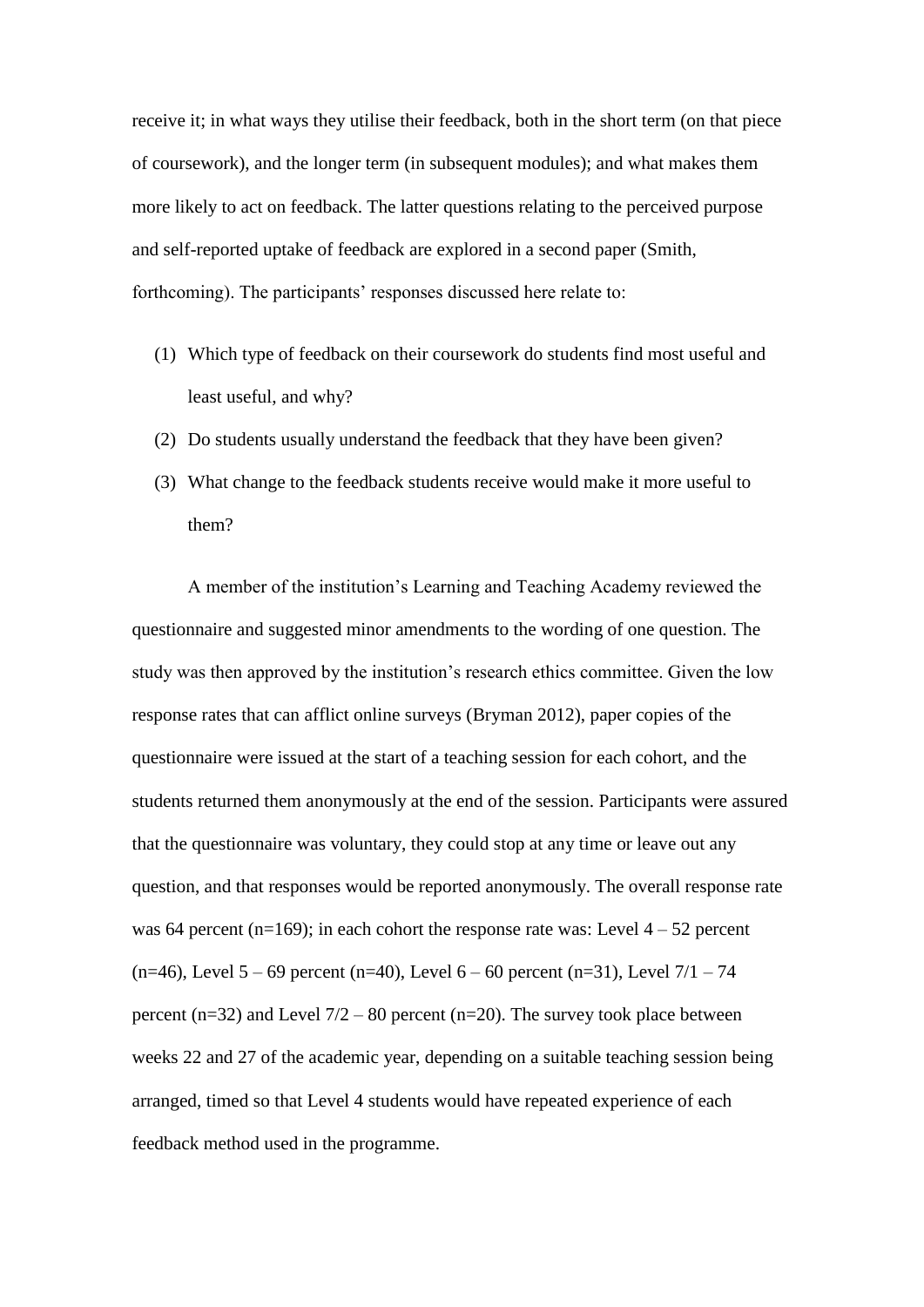The responses were transcribed verbatim. The data set (21,334 words) was analysed using inductive thematic analysis; a realist approach was adopted, iteratively searching the experiences described by the respondents (Braun and Clarke 2006). Following in-depth reading to provide familiarity with the data, the initial analysis produced a working list of codes. All responses were then individually marked with labels associating them to relevant codes, which were confirmed through re-reading the data to saturation. Once coded, the data was re-read to identify overarching themes, developing sub-themes where required, and the coded data was grouped by theme. The responses were also colour-coded by cohort, so that once collated into codes and then themes they could be referenced to each cohort to identify any emphasis within codes or themes for particular levels across the programmes.

## **Findings**

70 percent of respondents considered one-to-one tutorials to be the most useful method of feedback. The design review, in comparison, was perceived as most useful by the second largest proportion of participants, at 19 percent. Only a small proportion considered group tutorials to be the most useful, which had the third largest proportion of responses at 7 percent, followed by informal discussion with other students (2 percent), written feedback after work has been marked (1 percent), and other feedback methods (1 percent).

Similarity in the proportion of students from each cohort that considered each method the most useful was striking; favouring one-to-one tutorials: Level  $4 - 72$ percent, Level 5 – 73 percent, Level 6 – 71 percent, Level 7/1 – 72 percent and Level 7/2 – 60 percent. The drop at Level 7/2 was mirrored by an increase in respondents from that cohort who considered the design review to be most useful: Level  $4 - 15$  percent,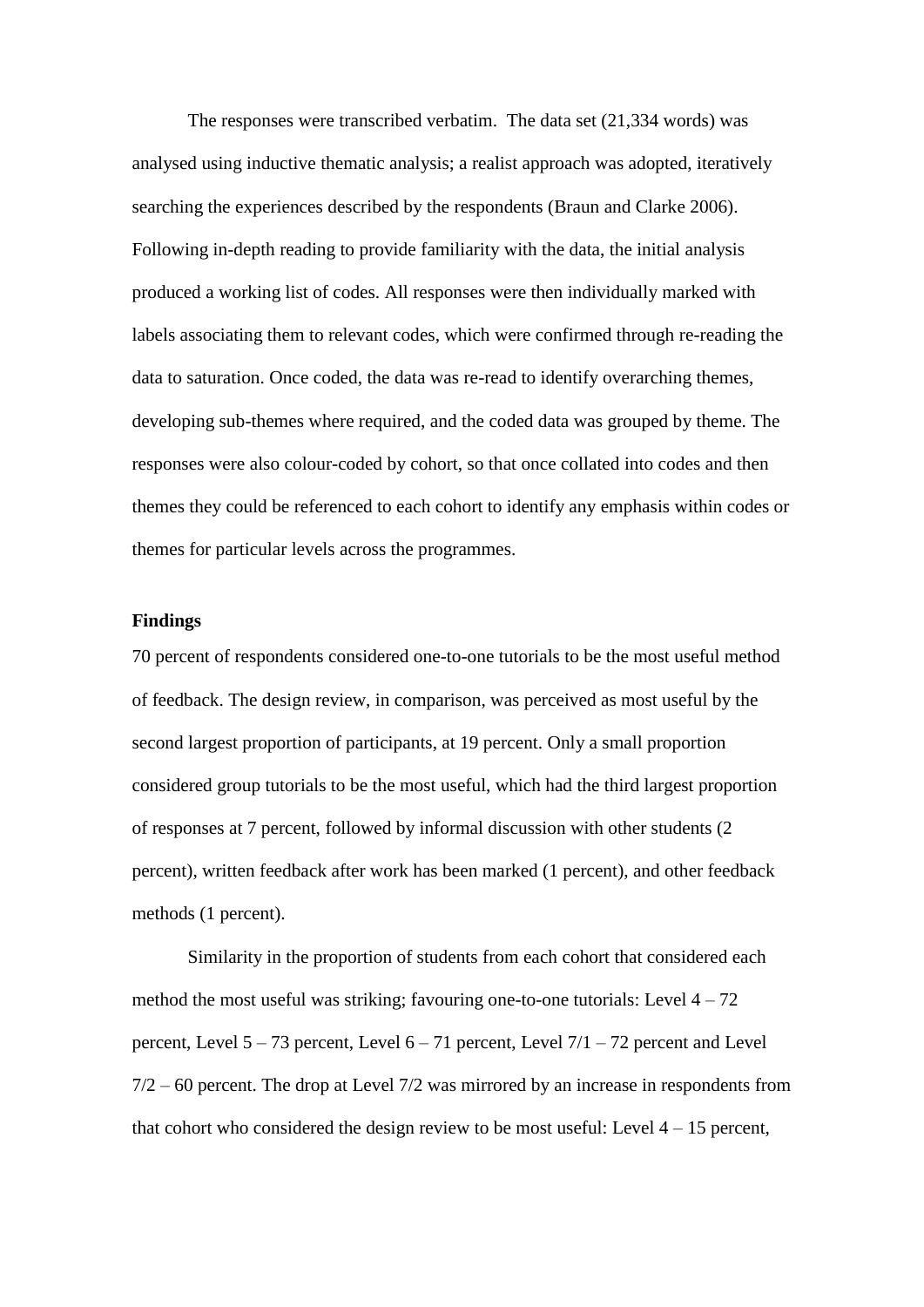Level  $5 - 18$  percent, Level  $6 - 19$  percent, Level  $7/1 - 16$  percent and Level  $7/2 - 35$ percent; reasons for this are discussed below.



Figure 1: Percent responses of which type of feedback on their coursework respondents considered most useful.

Responses were more varied in answer to which feedback method participants considered to be least useful. The largest proportion, 37 percent, identified this as written feedback after work has been marked, followed jointly by group tutorials and informal discussion with other students (both 24 percent), and then design reviews (11 percent), other feedback methods (3 percent), and one-to-one tutorials (1 percent). Again, there was notable consistency in the responses between the different levels across the two programmes.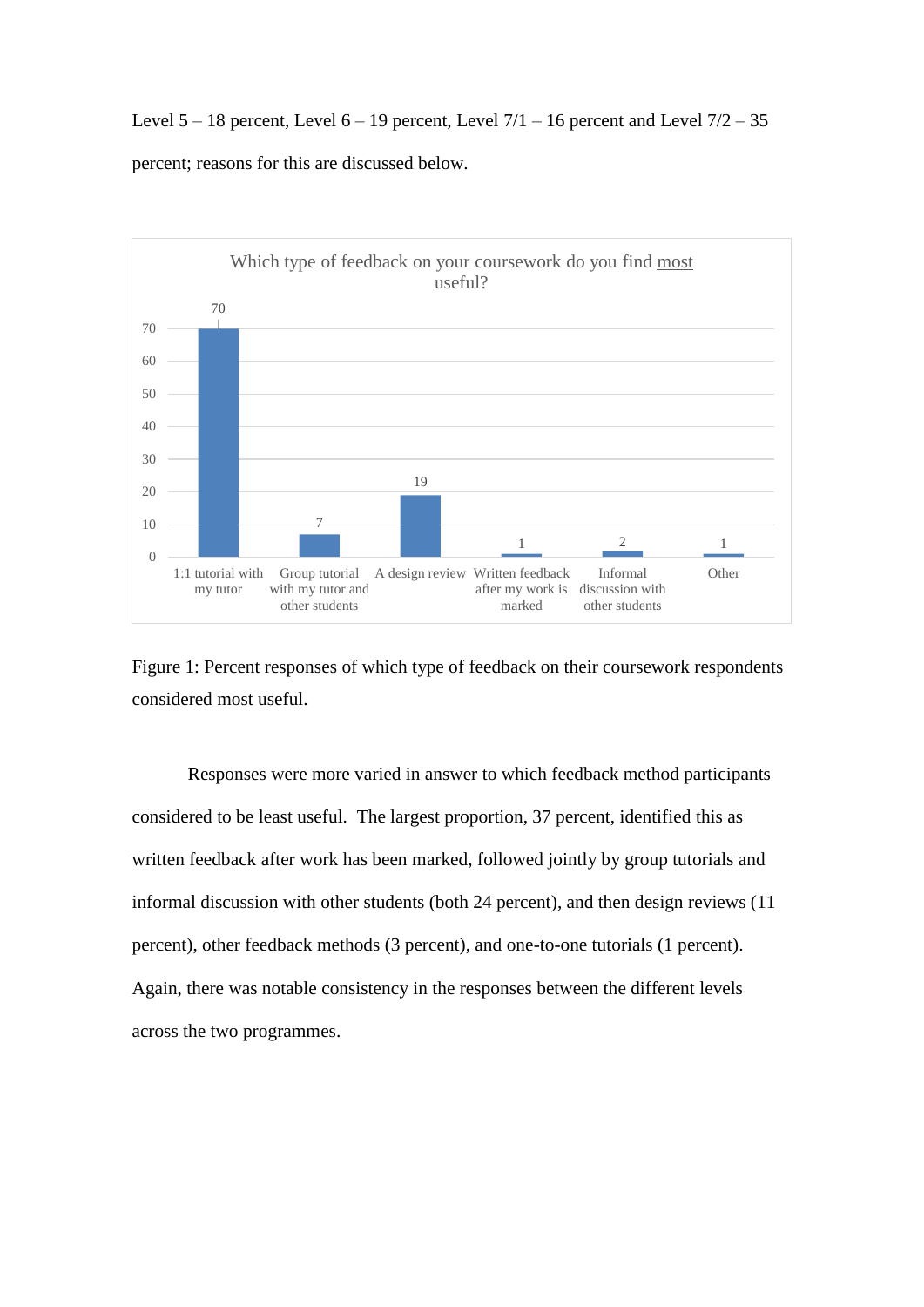

Figure 2: Percent responses of which type of feedback on their coursework respondents considered least useful.

The analysis identified three themes that influence feedback's perceived utility from the different sources the students experience. Feedback environment encompassed the context in which feedback took place, and included the sub-themes of tutor contact, conducive to recipience, and focused and personal. Feedback discourse encompassed the exchanges through which feedback was communicated, via written and verbal media, and included the sub-themes of interaction, generative, and record of the discourse. The third theme was message content, and included the sub-themes of detailed, relevant and directional.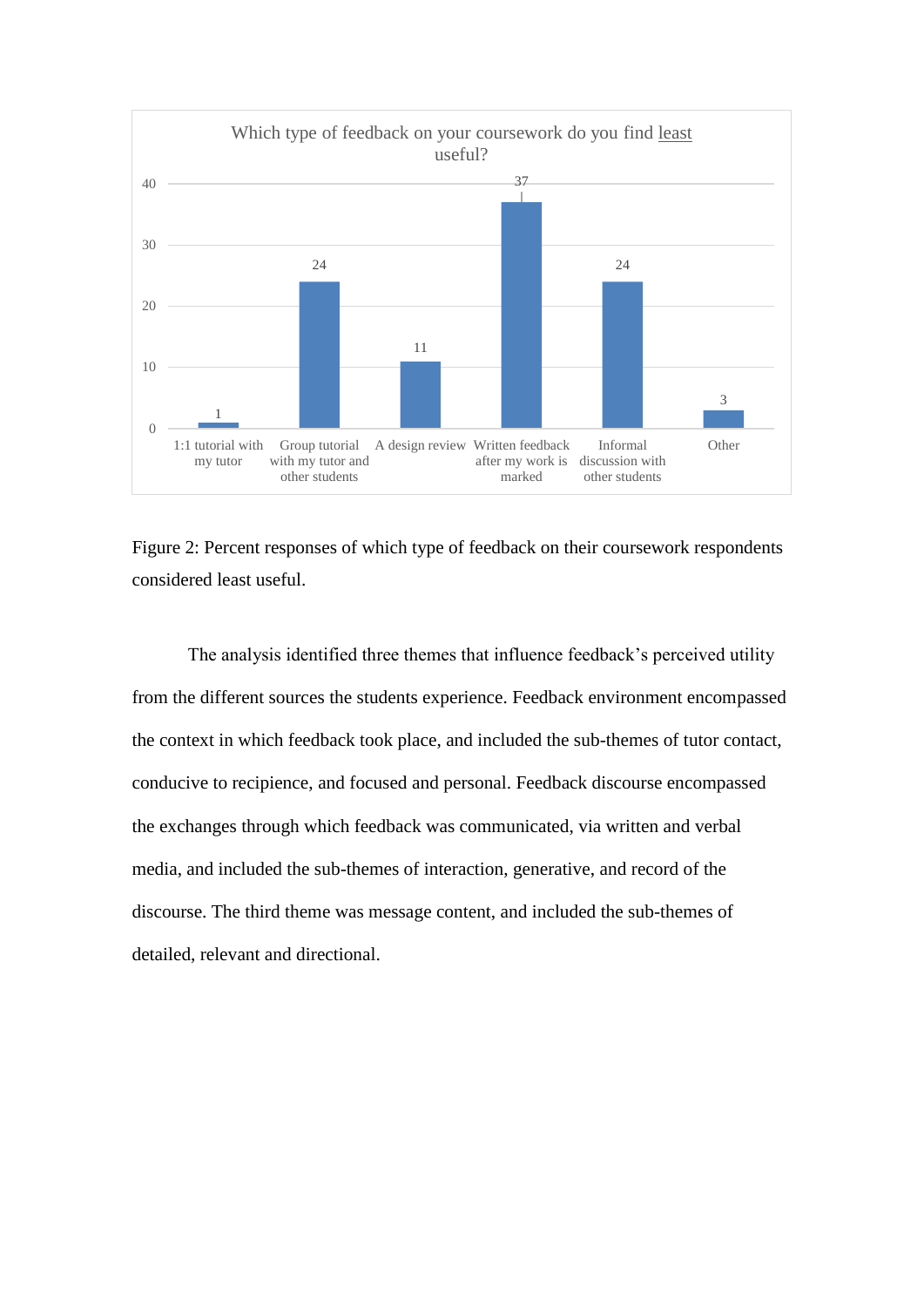

Figure 3: Thematic map, showing final three themes and associated sub-themes.

#### *Feedback Environment*

There are several variables that influence how students experience the feedback environment: the degree of amenity they feel during feedback exchanges; how comfortable they feel in the open sharing of ideas, questions and clarifications; how supported they feel; their sense of engagement with the feedback process; and the extent to which the feedback process is perceived as personal to them. Some methods inhibit students engaging with the feedback process, potentially to the detriment of their learning.

A reason that one-to-one tutorials were considered the most useful medium through which to receive feedback was in creating an environment that students feel is more conducive to feedback recipience – how effectively they are able to absorb and utilise the commentary being made (Winstone et al. 2017a). Respondents describe feeling more comfortable, relaxed and under less pressure; much more so than in group tutorials and design reviews, which were described as intimidating, condescending, rude and negative, where students can struggle to present their ideas in a group context. Both written feedback and design reviews were perceived as an unnecessarily harsh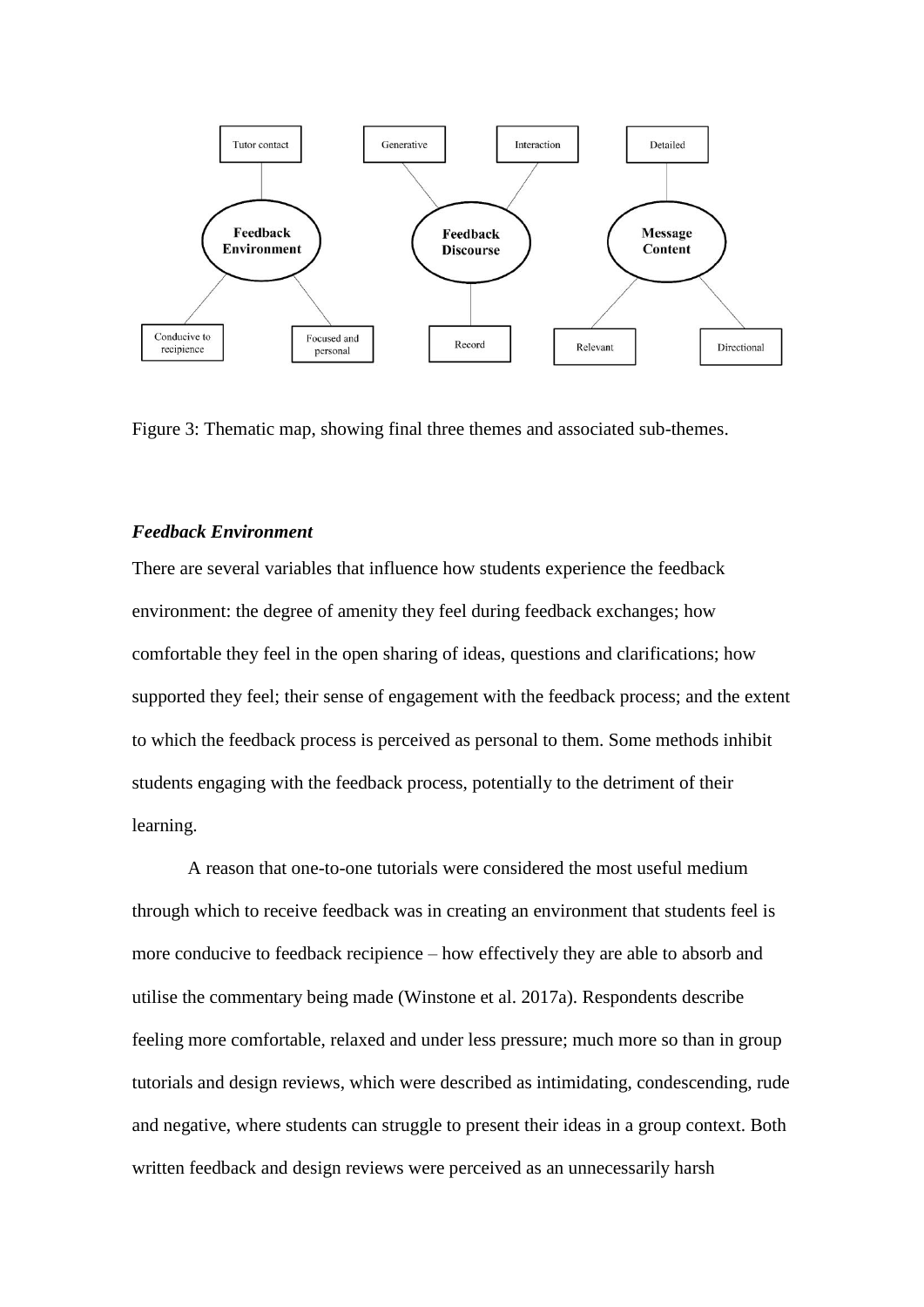environment; a disheartening and negative atmosphere in which tone of commentary impacts upon them. Conversely, one-to-one tutorials were described as more conducive to enabling respondents across all cohorts to articulate themselves better, as giving them more confidence to speak freely, openly ask questions and seek clarifications – thereby facilitating greater discussion between the feedback participants, and enabling them to absorb information more easily than other feedback methods; the feedback was also described as more honest and genuine.

I don't feel under pressure like I do in a design review as when I do design review I am more concentrated on my nerves that I find it hard to process the feedback given to me. 1:1 I can ask all questions I have without being embarrassed if they are a little stupid.

Level 6 student on one-to-one tutorial

One of the reasons participants considered group tutorials as one of the least useful methods of feedback was that students were less inclined to engage and contribute, due to feeling intimidated and uncomfortable in expressing their ideas. Respondents observed that there was little participation from their peers; consequently, they became a one-way conversation from the teacher that achieved little.

Usually don't feel comfortable to give my ideas so I become silent during group tutorial.

#### Level 5 student

Another dimension to the feedback environment concerned the nature of contact with the teacher. The respondents describe how one-to-one tutorials create a feedback environment they consider is much more personal and engaging, in terms of both the process itself and the commentary given; one in which attention was focused on them and their work more than in other feedback methods, and both the teacher and student could concentrate on the work better.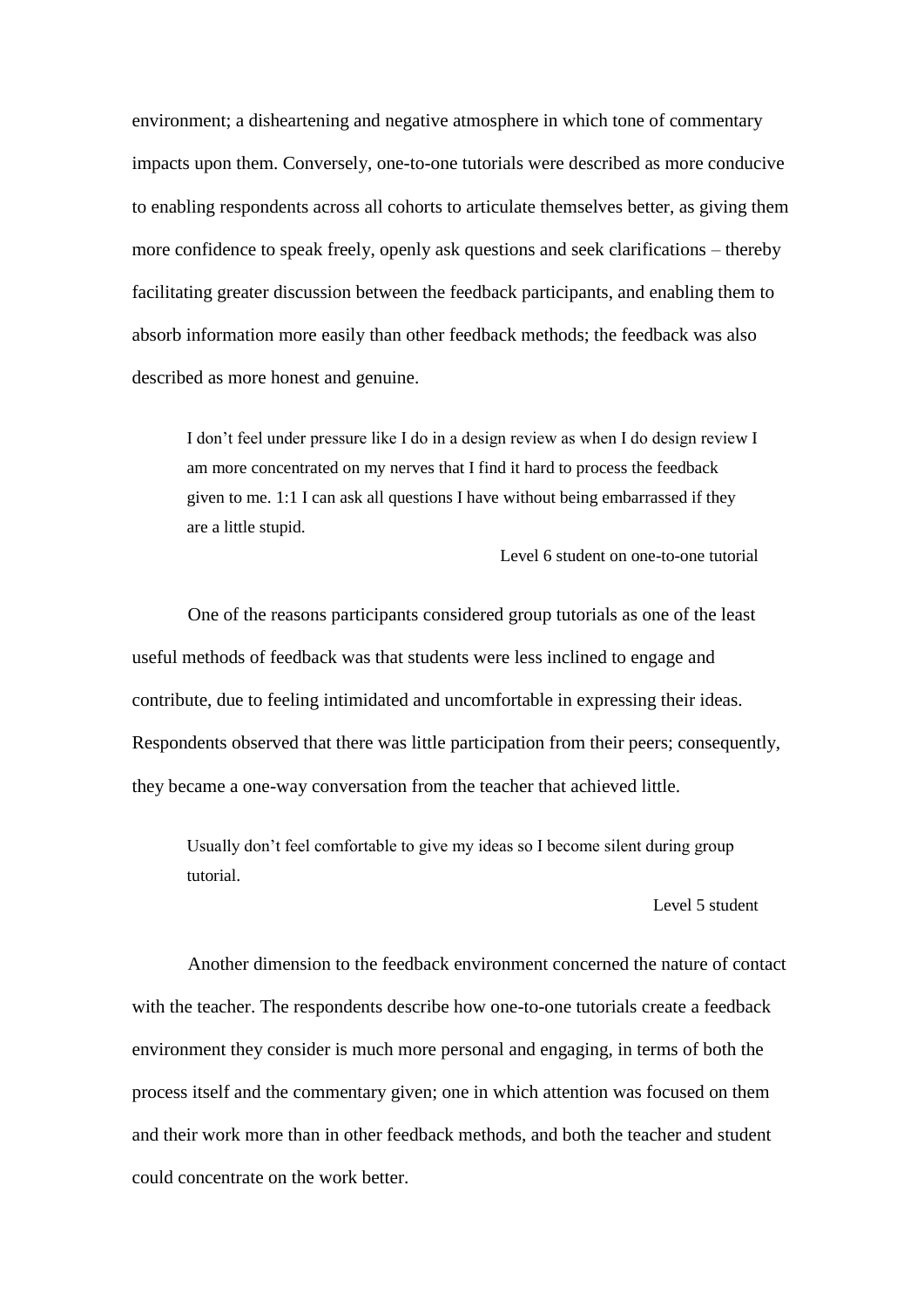Tutorials tend to allow for more of a conversation between the parties. These allow time to discuss and address concerns rather than just pointing them out which can feel the case in reviews.

Level 7/2 student

In contrast, both written feedback after assessment and group tutorials were described as vague, generalised towards the group and not specific to each student. Whilst to some extent the latter is understandable in reference to group tutorials it is surprising in the context of written feedback, which is provided as a separate Assessment Record Sheet for each individual student uploaded through the virtual learning environment (VLE); this is discussed in greater detail under message content, below.

Feel like information is bleak and sometimes general to the whole group rather than personal to my work.

Level 5 student on written feedback after assessment

Despite design reviews typically being of a similar duration to one-to-one tutorials, and group tutorials often lasting longer, the respondents commented more positively about contact time in their one-to-one tutorials. This perception is reiterated in why respondents considered group tutorials to be the least useful method of feedback; whilst teachers might believe that comments made to one student could be perceived as pertinent by others around the table, respondents from across all cohorts described them as a waste of time.

Although they do provide some clarity I feel as though they mainly waste time that I could be using either getting feedback from the tutors or other students or working on my projects.

Level 4 student on group tutorials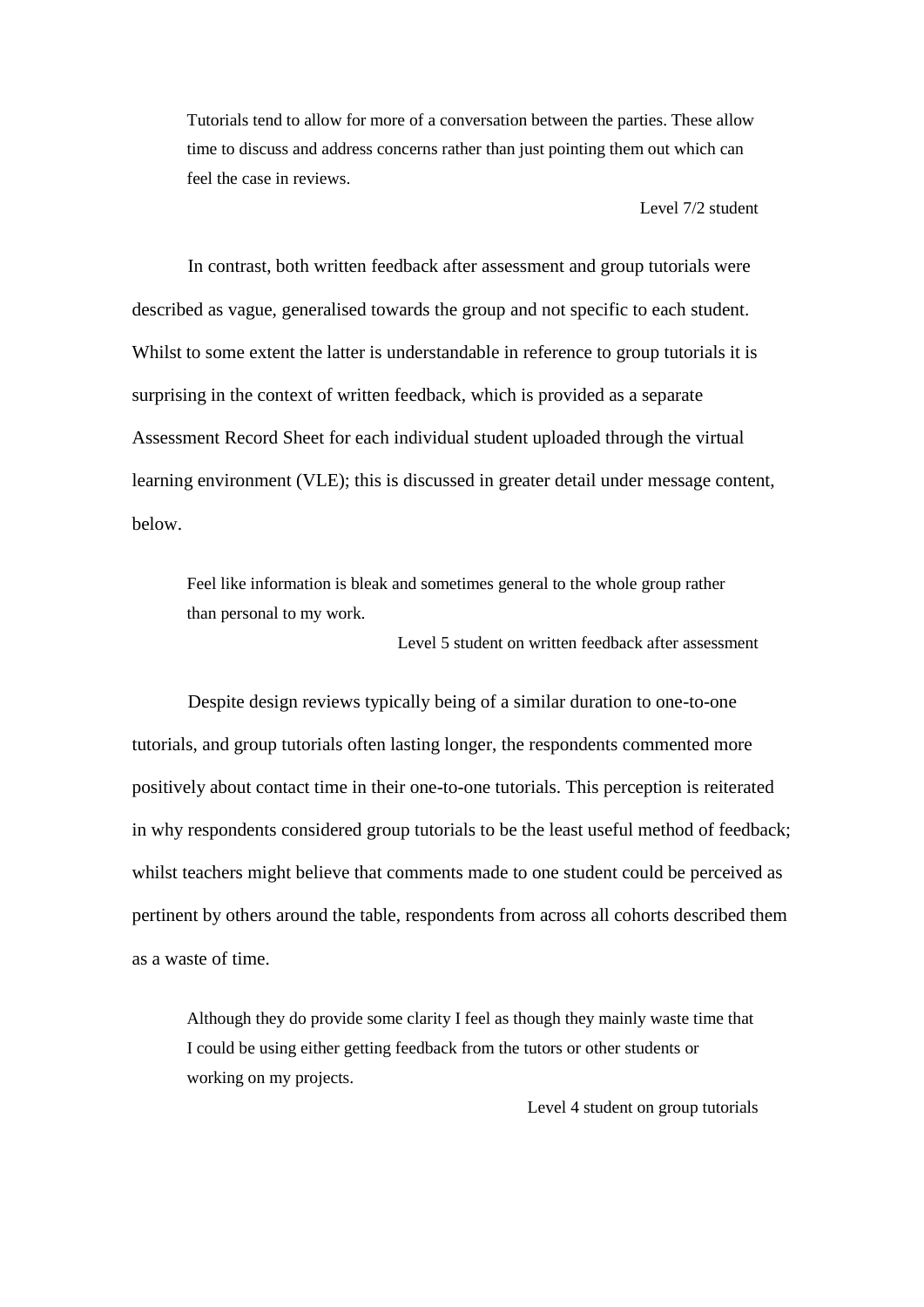## *Feedback Discourse*

Whereas the feedback environment influences how conducive different methods are to interaction, feedback discourse is concerned with the exchanges themselves. Encompassing both written and verbal communication, the medium through which the discourse takes place has significant impact on students' perceptions of feedback. In part this is due to the degree of interaction facilitated, which varies considerably between the different methods.

Around a third of the respondents who considered one-to-one tutorials to be the most useful referred directly to the discursive interaction that took place, such as discussion, debate, asking questions and receiving explanations; far more so than the other methods of verbal commentary. Also notable was the high proportion of Level 4 students who commented on one-to-one tutorials in this respect – double the number from any other cohort.

Provides a greater scope for more diverse subject matter. Less 'pressure' from outside parties such as in a group tutorial. Also provides a chance to discuss written feedback or review feedback and make sense of this through discussion. Level 5 student on one-to-one tutorials

The discourse facilitated through face-to-face contact between participants in the feedback process was directly referred to as contributing positively to students' understanding and ability to make sense of their feedback. Written feedback without perceived opportunity to discuss it inhibited respondents' understanding, and thereby potential opportunity to apply it in subsequent learning. The contrast to the immediacy with which students are used to receiving verbal formative feedback was one reason that respondents identified written feedback after their work is marked as least useful; nevertheless, several did comment that is was still of use to them for future assignments. When proposing what change would make feedback more useful, participants across all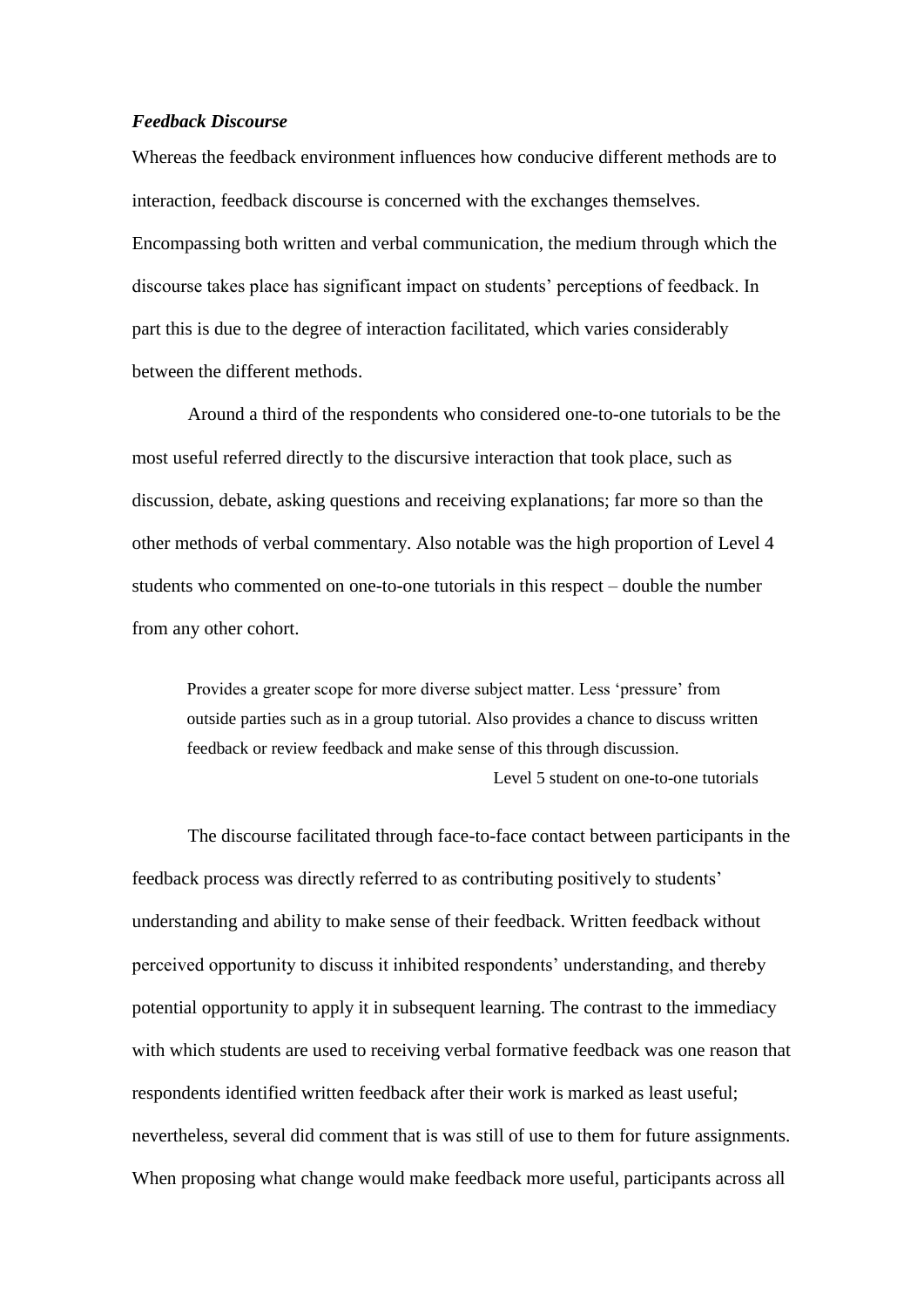cohorts proposed that summative written feedback be replaced with face-to-face discussion, either before or after submission. This respondent commented on resorting to verbal means anyway.

Feedback after work is marked provides little help when continuing with a project. This is due to the fact that it is provided 15 working days after being submitted. I have either resolved issues myself by verbally asking a tutor or moved on to a different module.

## Level 6 student

There was an iterative dimension identified in one-to-one tutorials. Respondents commented on the familiarity and understanding their teacher had with their work, and how they saw the developmental process and evolution of the coursework. It becomes a continuous form of feedback, progressing over a period of weeks.

I feel as though the 1:1 with the tutor is more useful as they follow the design journey and have the best understanding.

#### Level 6 student

Some feedback methods were perceived as much more generative – providing insights, developing ideas within the session and revealing new approaches to coursework. More respondents identified this explorative quality in one-to-one tutorials; however, those who considered design reviews and group tutorials as the most useful also commented on this. Interestingly, although informal discussion with other students was rated jointly as the least useful method of feedback by the second largest number of participants – with most citing peers' lack of experience, even in the higher levels – several responses identifying group tutorials or design reviews as the most useful made specific reference to the value of input from their peers. This may be because the teacher in these sessions can mediate peer contributions.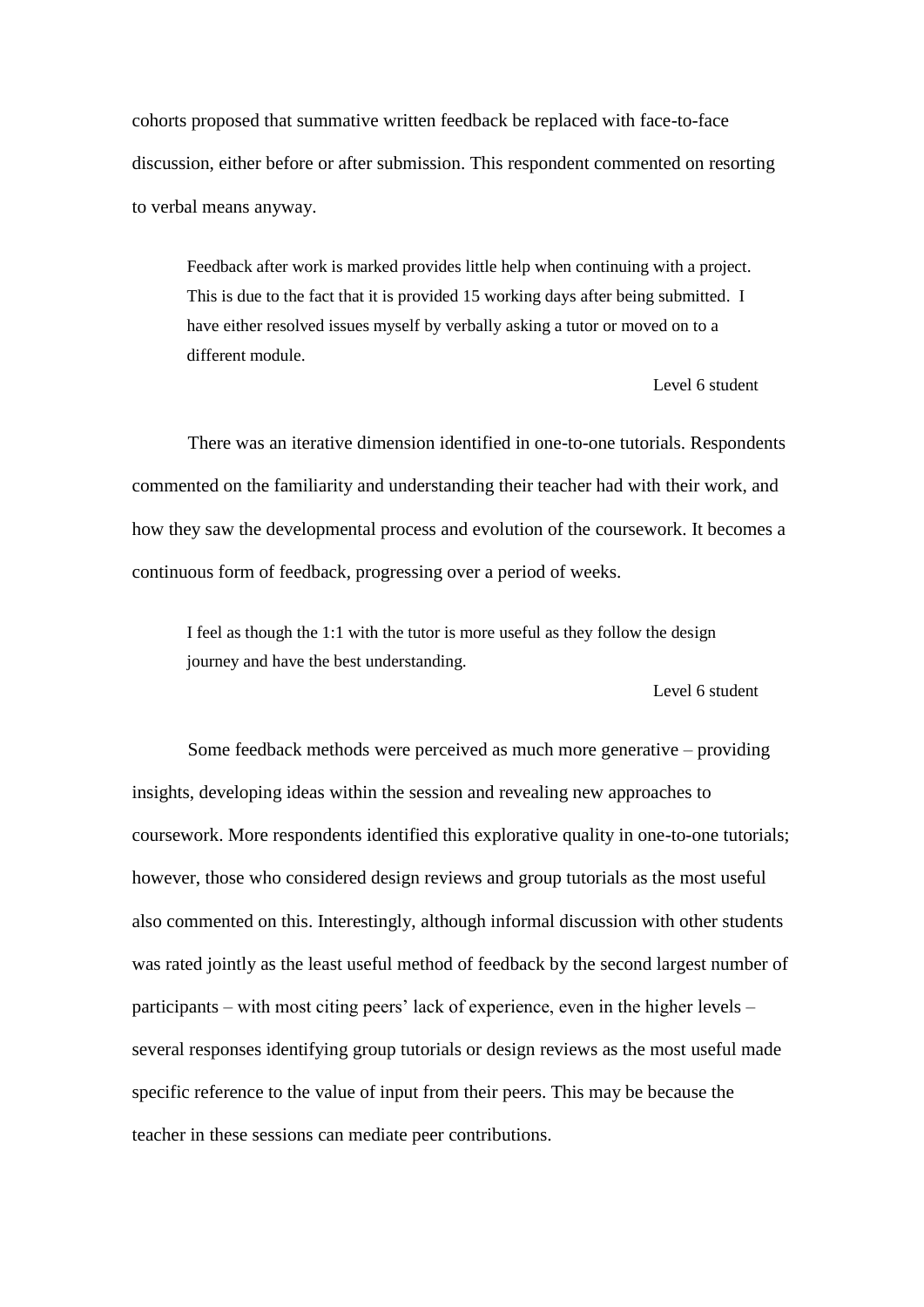I just personally find this feedback most useful as I can bounce ideas off my tutor regarding my project as opposed to one sided written feedback.

Level 4 student on one-to-one tutorial It is helpful to receive feedback on my own work and is helpful to listen to how other students resolve problems. Can also have a wider input from other students. Level 6 student on group tutorial

For those who considered design reviews to be most useful, two-thirds cited this being because they generate a range of different perspectives and opinions, increasing the scope of the discourse; in a divergent and subjective discipline this increases students' cognisance of potential routes through which to develop their work. Other participants in design reviews associated with the generative dimension of feedback were guest critics; one reason their contributions were particularly valued seems to be because they often come from professional practice, which validates their opinions.

Because I find obtaining people's different opinions and ideas is very useful; especially from people outside of university who are in industry.

Level 6 student on design review

Whilst verbal discourse was perceived very positively for several reasons – immediacy, facilitating discussion, questioning and clarifications – its ephemeral nature rendered it difficult for students to refer back to. In design reviews a peer takes notes of the verbal discourse, as it can be challenging for students to absorb that commentary whilst they are presenting their work and responding to questions. These, however, were criticised by numerous respondents; the key reasons being lack of detail, missing out key information and misinterpreting the verbal commentary. Many respondents proposed alternative strategies, such as more peers taking notes, notes by the reviewers, and several suggested voice-recording the feedback.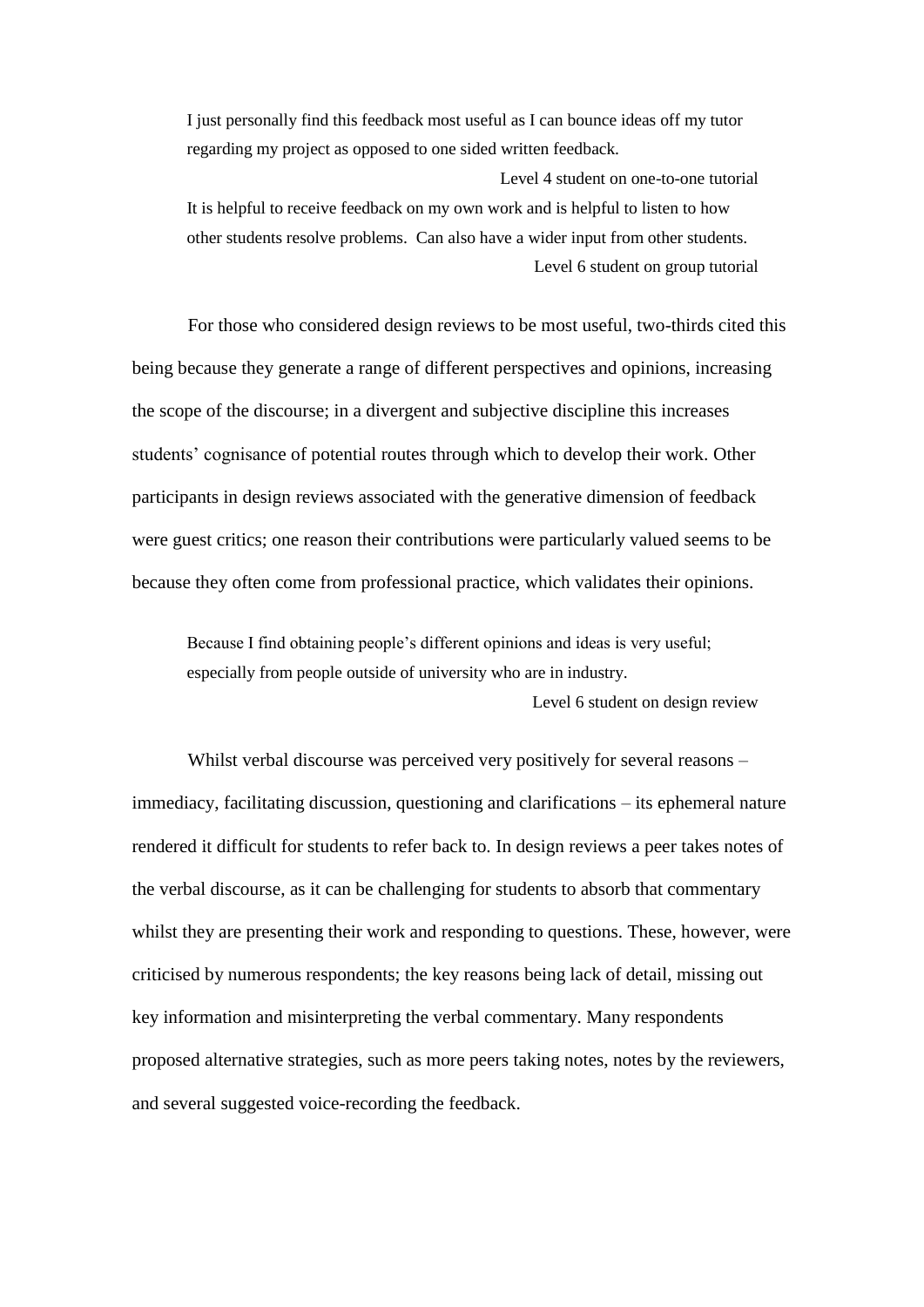The verbal feedback is always good but the physical notes taken by other students are often poor. Recording feedback in reviews could be very useful.

Level 6 student

## *Message Content*

In answer to whether they usually understood their feedback, 86 percent of responses were 'yes' or 'mostly' (Level  $4 - 81$  percent, Level  $5 - 81$  percent, Level  $6 - 96$  percent, Level  $7/1 - 88$  percent and Level  $7/2 - 89$  percent). Those who identified barriers to this – predominantly in Level 4 – cited issues including: jargon and terminology, lack of opportunity for discussion, apparent contradictions, and lack of direction on how to improve. Most often these were associated with written feedback after work has been marked.

Language written in these written feedback reports may make sense to the tutor but is sometimes wrote too broad and abstract to completely comprehend. Level 4 student

Whatever environment the feedback discourse occurs in, the content of the message was still very significant. Participants' perception of the utility and relevance of comments to their coursework varied according to which method they received it via. One reason that many described one-to-one tutorials as most useful was that commentary was tailored to them. Conversely, in group tutorials the commentary was considered less specific and therefore least useful, often because the students were working at different stages or developing different narratives.

This limits responses from the tutor more relevant to your individual work and sometimes becomes unbalanced as other students receive more communication than others.

Level 7/1 student on group tutorial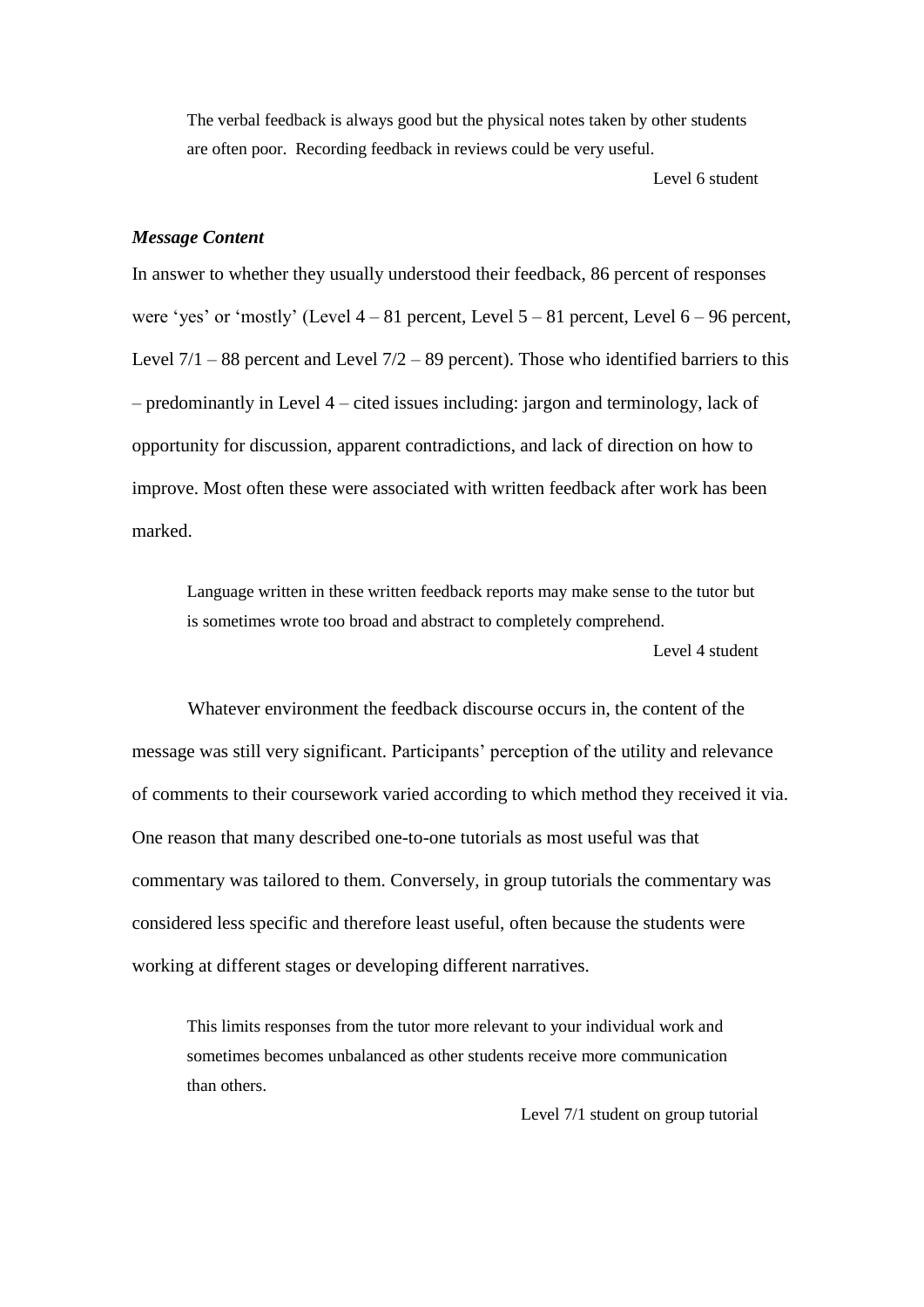Written feedback received after assessment was identified as being generalised, and in some cases similar or even the same for each student as opposed to being specifically tailored and personal to them. This undermined its perceived relevance and credibility. To see such similarities students are evidently comparing their written feedback with that of their peers even though it is delivered individually through the VLE.

The feedback (written) can be vague and repetitive (similar to other students). Level 5 student

Different feedback media, and different messages in the same medium, were identified as containing varying levels of detail. Whilst one-to-one tutorials and design reviews were perceived positively in this respect, respondents from across all cohorts commented on the brevity of written feedback after assessment. There were also perceived inconsistencies in the extent of feedback provided by different teachers, especially in relation to written feedback.

It is hit and miss if it is useful or not. Some feedback sheets are plentiful, others are bare. Quite inconsistent, especially with good vs improvements... Level 4 student on written feedback

Participants desired more direction and guidance regarding how to improve their current and future coursework, particularly in summative written feedback, which they described as being stagnant and vague – the latter criticism also being given about group tutorials. Some respondents commented that even if they performed very well, they still wanted to know how to do better. Others highlighted that written feedback after assessment criticised weak areas but often gave no direction on how to improve them. Although only a small minority considered design reviews the least useful form of feedback (11 percent), several attributed this to being because they didn't give a clear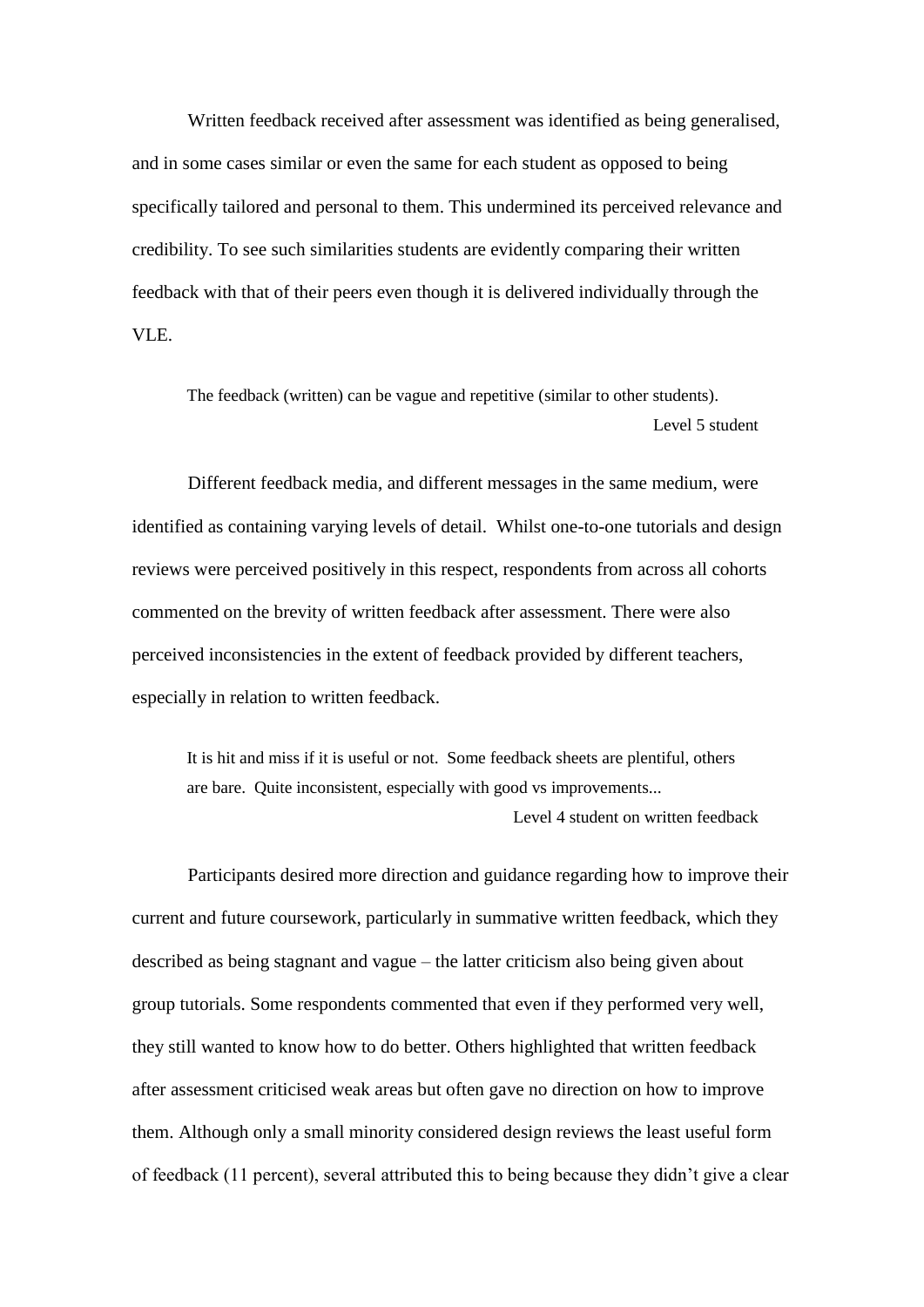direction to progress, or they are given different options but left uncertain which they should pursue. Confusion was also the reason informal peer discussions were considered least useful, as well as being ineffective with unspecific commentary.

Sometimes this form of feedback is too limited and does not present enough information on how to improve, but only on how you failed on certain parts. Level 7/1 student on written feedback Sometimes this may confuse one another if both are struggling with their project Level 4 student on informal peer discussion

Students' desire for more direction extended to the format of the feedback message. Numerous respondents sought more concise identification of areas to address, suggesting a bullet-point list of improvements or action points, as opposed to verbose sentences, and the provision of examples or practical steps to potential resolutions.

I think it needs to be clearer, in a sense, it should be explained better and I think we should be given set tasks to help improve further.

Level 4 student

Respondents highlighted conflicting messages occurring at successive feedback sessions; examples cited include design reviews that follow tutorials and written summative feedback that follows design reviews. Although recognising that contradictory messages are inherent in a creative subject, they wished teachers would recognise this. Respondents from several cohorts suggested continuity in the teachers providing their feedback, and better communication between them over what students had been advised.

Understand that different tutors will have different opinions and perspective and after reviews you may be advised to work in a different direction to what your personal tutor asks for.

Level 4 student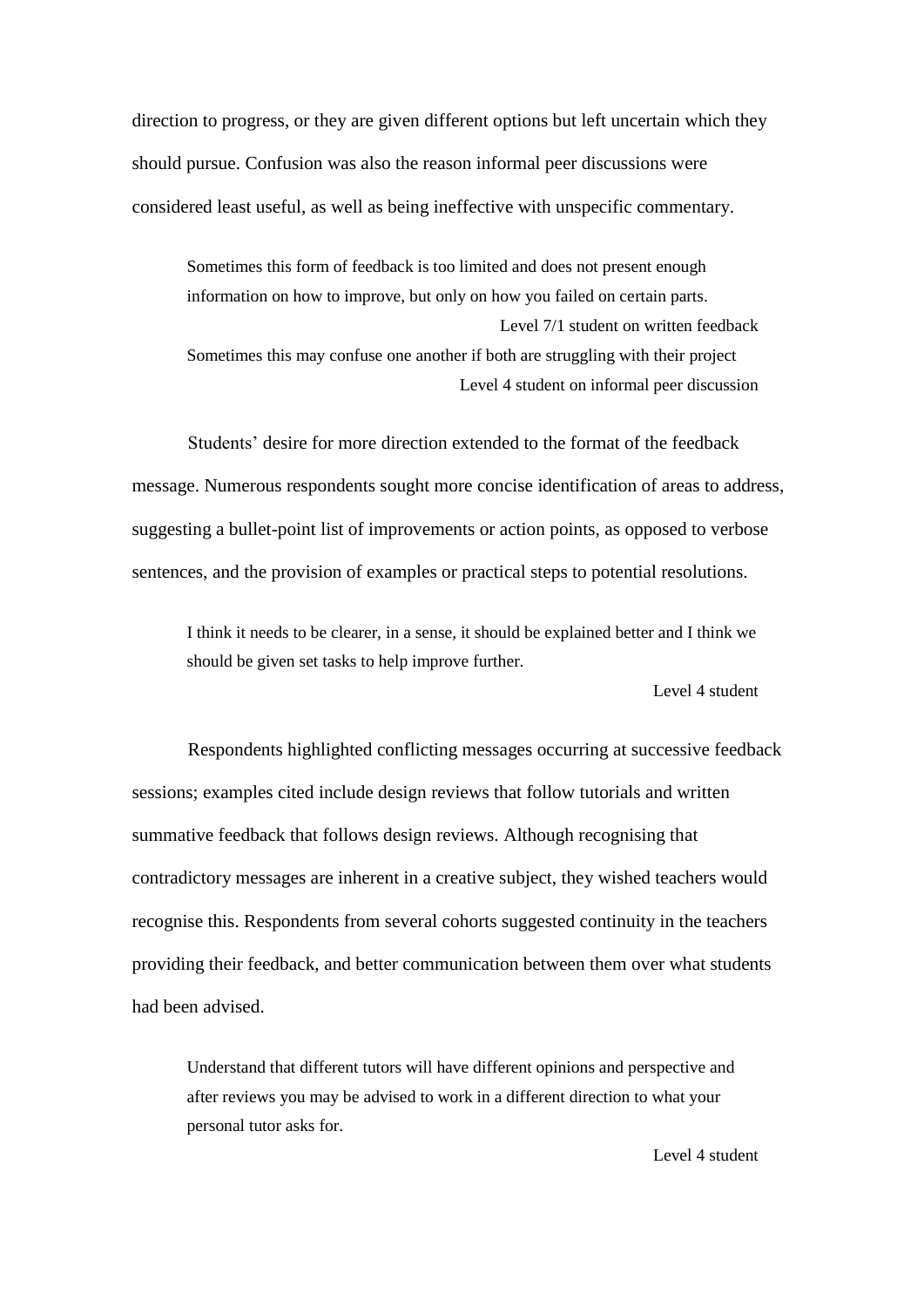Participants considered the message in both written feedback and design reviews to be overly negative and unnecessarily harsh. Across the cohorts they desired a more balanced perspective, with positive as well as critical commentary that would enable them to identify their strengths as opposed to just singling out weaknesses. This was not only because they find it disheartening, but – insightfully – so they know which aspects of their work were successful and therefore what to repeat in future, as well as the confidence boost given by such encouragement.

If they clearly showed what went well and what could have been done differently so then in future projects you know what to repeat.

Level 4 student on making feedback more useful

In response to what would make feedback more useful, participants from all five cohorts sought more visual content in their feedback, reasoning that they would better understand what is being referred to, enable the teacher to explain their ideas more clearly, and help them to remember feedback more. Their suggestions included sketches by the teacher, images, photographs, diagrams and marking up their drawings. Relatedly, one reason respondents considered one-to-one tutorials most useful was because they facilitated sketching and drawing within the session more than the others.

More drawn feedback. As I personally tend to memorise better when looking at a sketch, rather than written information.

Level 7/1 student on making feedback more useful

## **Discussion**

One-to-one tutorials and design reviews were considered the most useful feedback medium by 89 percent of respondents. In contrast, only 7 percent of participants considered group tutorials the most useful method of feedback, and 24 percent thought them the least useful. Whilst each align strongly with a socio-constructivist approach to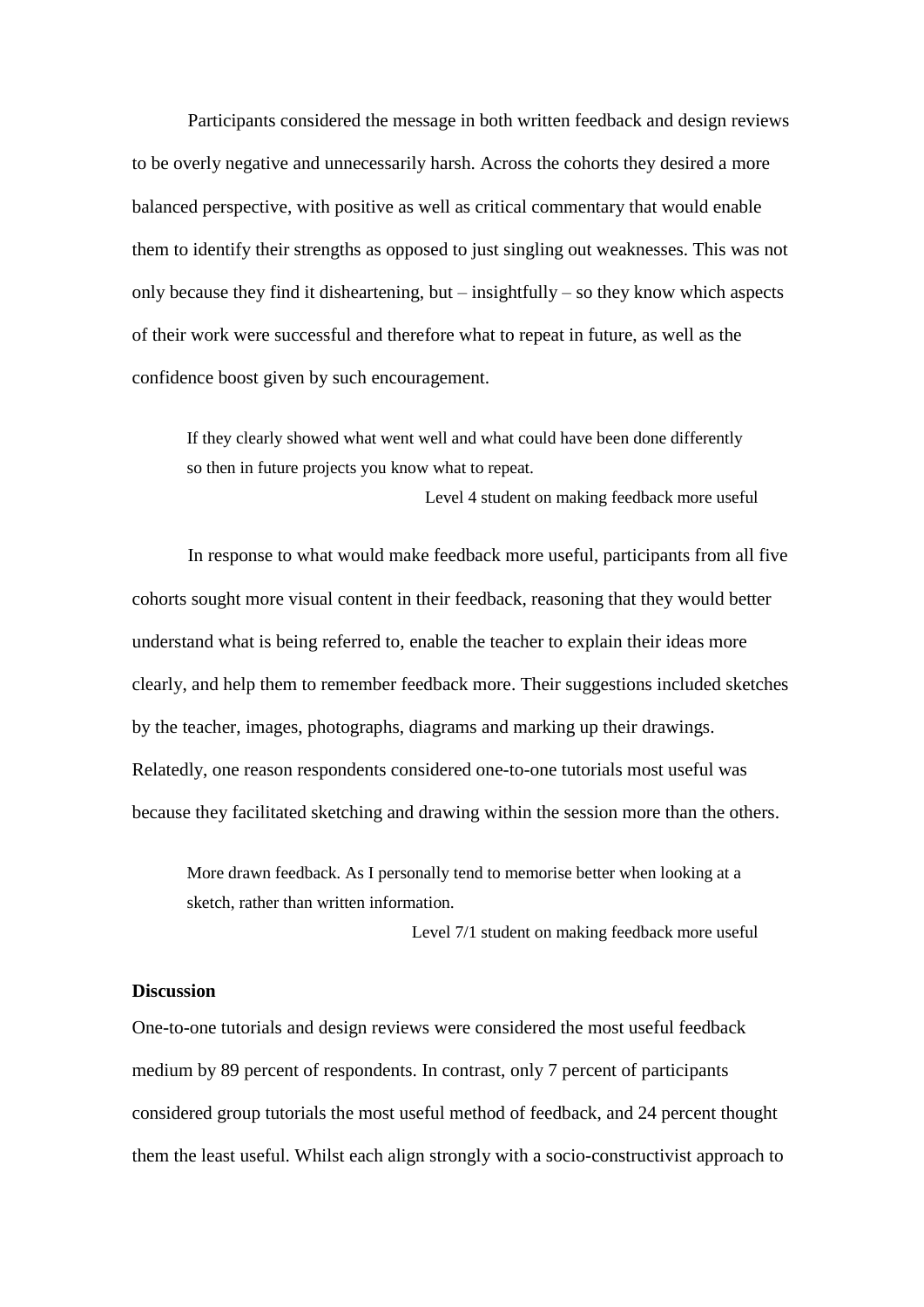learning, in which student and teacher are involved in a social process of collaborative interaction through loops of dialogue (Askew and Lodge 2000), the feedback environment significantly affected students' recipience (Winstone et al. 2017a).

Swann (1986) argues that the one-to-one tutorial model of pedagogy in art and design is outmoded and should be supplanted with planned group teaching; whilst this view might have renewed traction in the current context of massification in higher education and diminishing resources (Orr and Shreeve 2018), it is at odds with these findings. A key factor explaining this is the participants' sense of agency within the feedback discourse, which a socio-constructivist approach depends on (O'Donovan, Rust, and Price 2016), but which the participants described as curtailed in group tutorials.

O'Donovan, Rust and Price (2016) highlight that oral feedback can be more effective than written; face-to-face dialogue compels students to engage critically with their work and empowers them in their learning (Hill and West 2019). As the discipline's signature pedagogy centres around verbal discourse, students were unsurprisingly less versed in interpreting written feedback. However, whilst several feedback methods utilise verbal discourse, the perceived value of that dialogue in providing meaningful discussion and clarification over their work varies, with one-toone tutorials facilitating students' understanding more than design reviews or group tutorials. Winstone et al.'s review (2017a) suggests limitations to peer feedback in identifying weaknesses and suggesting amendments. In this study informal peer discussion was rated jointly as second least useful, with reasons cited as lack of experience, unspecific commentary, and mutual confusion.

Although one-to-one tutorials, group tutorials and design reviews all have direct contact with the teacher, the nature of that contact differs – not least due to the student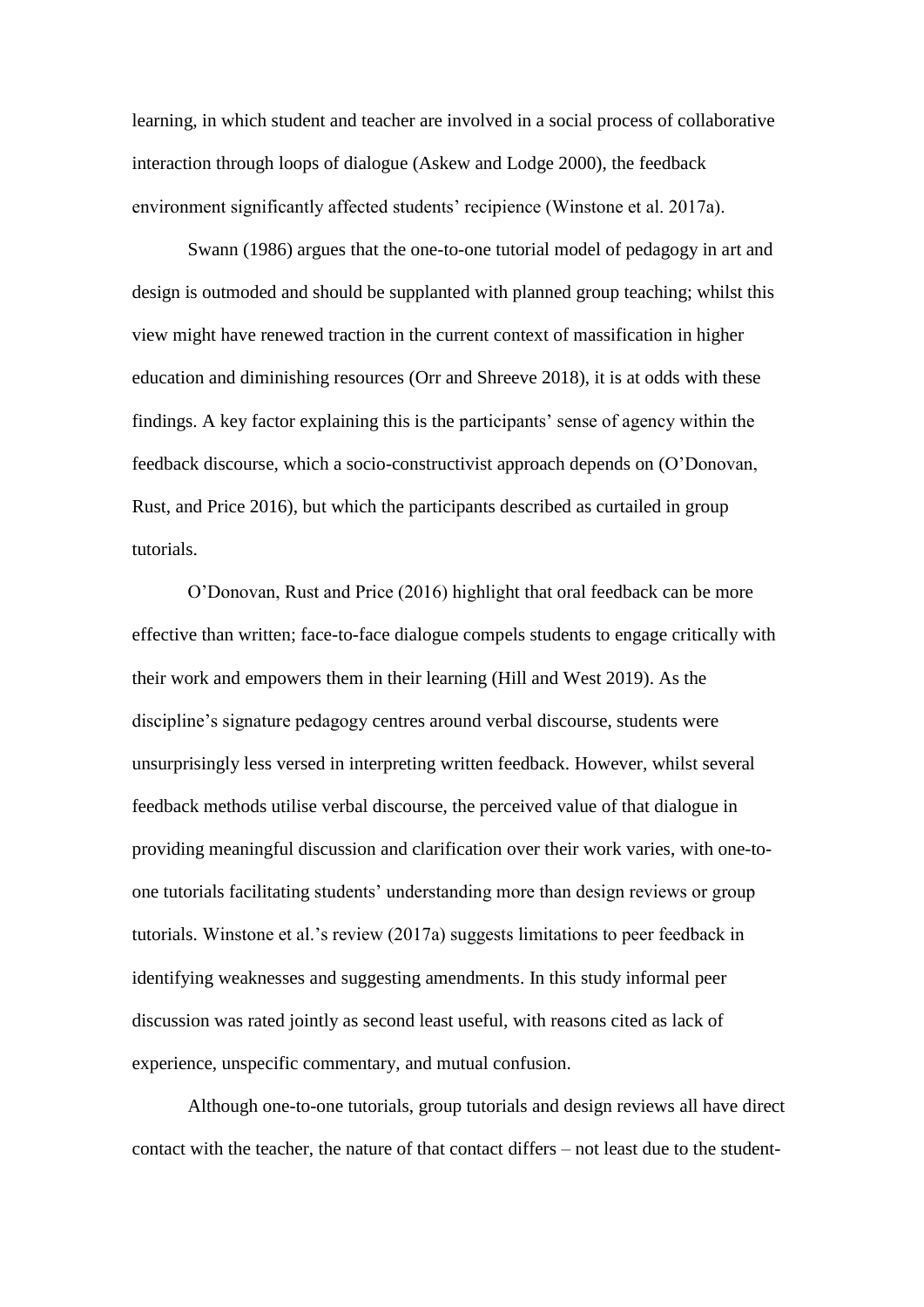teacher power dynamic. The respondents describe being less able to articulate ideas behind their work in design reviews, and commentary as more evaluative than the directive suggestions they receive in one-to-one tutorials. Adding that students felt uncomfortable to engage in group tutorials demonstrates the complexity of interaction dynamics at work between the participants in the feedback environment. Steen-Utheim and Wittek (2017) identify the significance of emotional and relational support to students' dialogic feedback recipience and emphasise that feedback is likely to be enhanced where participants are within a supportive atmosphere.

The stark differences perceived between one-to-one and group tutorials suggest that contact time be considered in qualitative terms as well as quantitative – that it is not a matter of the duration but of the nature of that contact. In this research shorter one-toone tutorials were considered much more useful than longer group tutorials, which were described as a tedious waste of time and lacking direction. When suggesting what change would make feedback more useful, perhaps unsurprisingly participants sought more one-to-one contact with teachers, not least because this method is particularly effective in facilitating discourse. Whilst participants engage in weekly dialogic formative feedback in their design modules, feedback on their essays is only provided through written commentary after assessment; they suggested tutorials on essays before submission as one way to make feedback more useful. Incorporating face-to-face discussion of draft essays has been shown to be valued by students and improve both task outcome and future learning strategies (Hill and West 2019).

The participants' concern over lack of continuity between one-to-one tutorial and design reviews, and difficulty reconciling different perspectives on their work, highlights that even when embedded as the core curriculum strategy there is still potential for students to struggle in applying such dialogic iterative feedback. As noted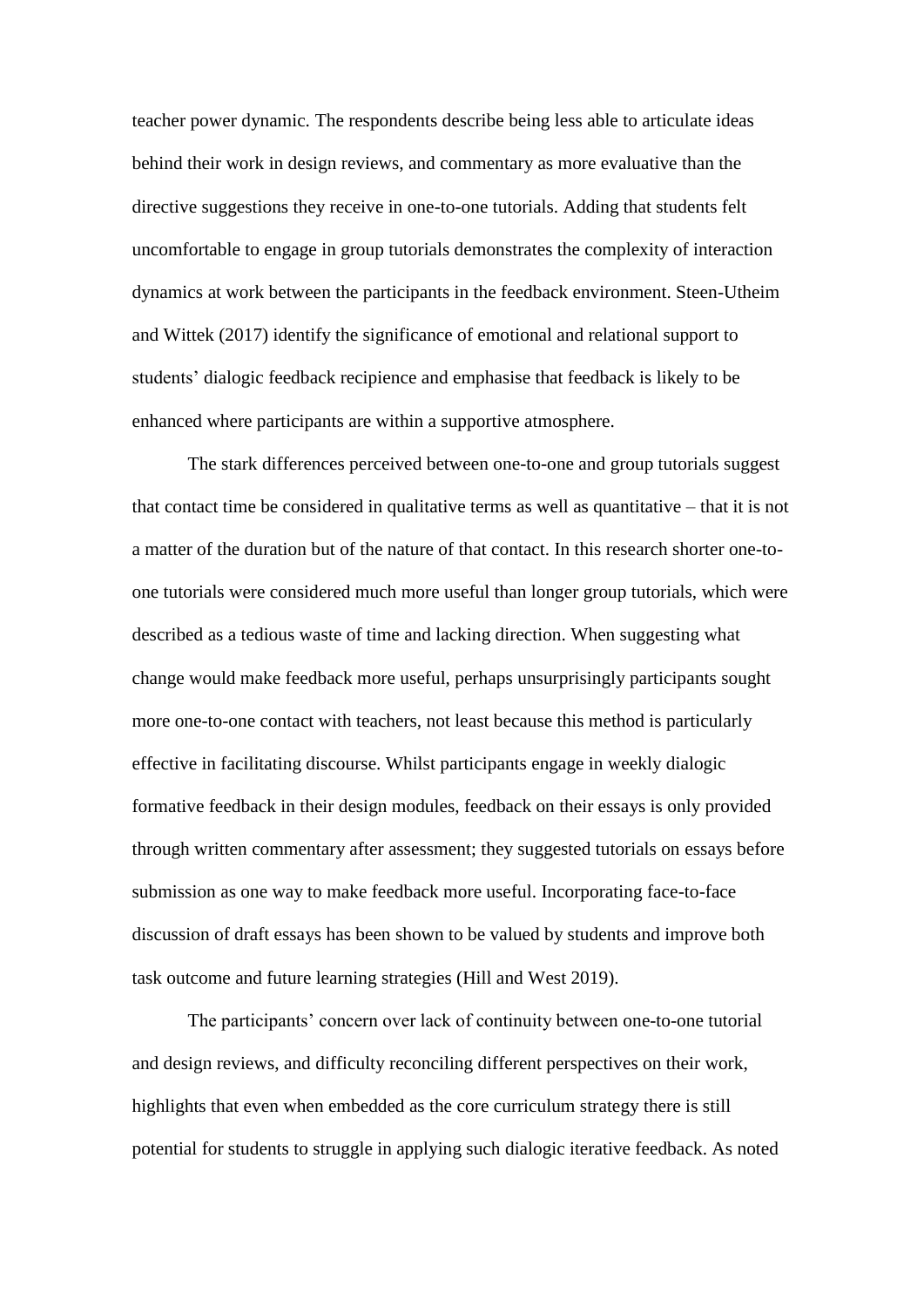above, the proportion of respondents who considered design reviews to be the most useful feedback method is notably larger for Level 7/2 than all other cohorts. Interestingly, a larger proportion of students from that cohort cited this being because of the range of different perspectives they generate. This indicates that by the final year of the postgraduate programme students are more adept at reconciling the different – sometimes conflicting – suggestions design reviews often generate, and therefore welcome more varied insights and opinions.

Echoing Weaver's (2006) study, summative written feedback was described as vague. Respondents sought more concise identification of areas to address, such as bullet-points of improvements, and examples or practical steps to potential resolutions. Students were seeking feedback that is more directive – on strategies to improve their work and learning strategies – than evaluative commentary on what they had done. Other studies similarly suggest that direction on the skills students need to develop has more utility than feedback focusing on the task just completed (Hattie and Timperley 2007; Winstone et al. 2016). However, Winstone et al. (2017b) caution giving overly explicit advice on exactly what students should do, favouring practices that encourage students' agency in the feedback process as opposed to reliance on explicit direction. Carless et al. (2011) propose that exploratory as opposed to directive feedback places onus on the student to interpret and use it.

One of the barriers to students utilising their feedback is understanding their teachers' language and terminology (Jonsson 2012; Winstone et al. 2017b). Whilst most participants understood their feedback, additional barriers identified by this study were lack of opportunity for discussion, apparent contradictions, and lack of direction on how to improve. Encouragingly, several participants described employing strategies to seek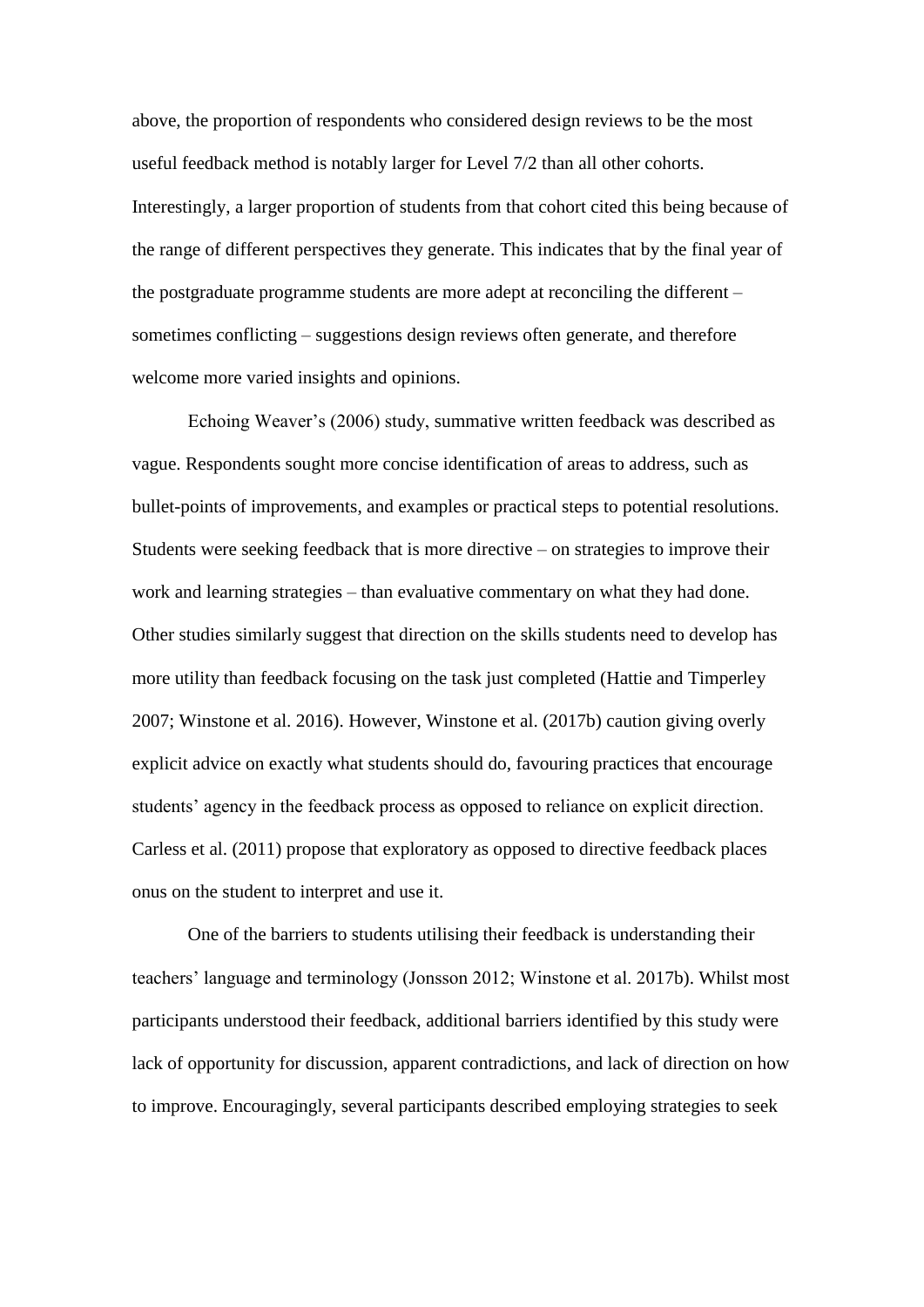clarification over feedback they did not understand; however, these were predominantly in the higher levels of the programme.

One strategy proposed to increase engagement with summative feedback is restricting students' access to their grade until they have responded to written commentary (for example, Rust, O'Donovan and Price 2005; Sendziuk 2010). Students in the postgraduate programme had experienced receiving feedback in this sequence; interestingly, several commented on it negatively, citing it had caused what they saw as unnecessary anxiety. This echoes Parker and Winstone's (2016) study, in which students strongly disliked receiving feedback before their grade as it is likely to result in apprehension and second-guessing of what the mark was.

A particularly striking and unique insight was the desire for more visual feedback. Although teachers often draw formative suggestions during tutorials, and in design reviews they sometimes mark-up students' drawings, the feedback record students take away from the reviews are written notes by a peer. Furthermore, summative feedback for design modules is always written. Given that the signature pedagogy is centred around visual material – predominantly drawings and models – this offers significant potential to develop a signature feedback process that aligns with it.

## **Implications for practice**

This study shows that the medium through which feedback occurs has significant impact on its perceived utility, but that the content of the message remains important. Not only does utility vary between whether feedback is formative or summative  $-$  as might be expected – it also varies significantly as to which medium formative feedback occurs through, and whether feedback is verbal, textual or visual.

With increased attention on dialogic approaches to feedback (Winstone and Carless 2020), this study provides insight on students' perceptions of the relative utility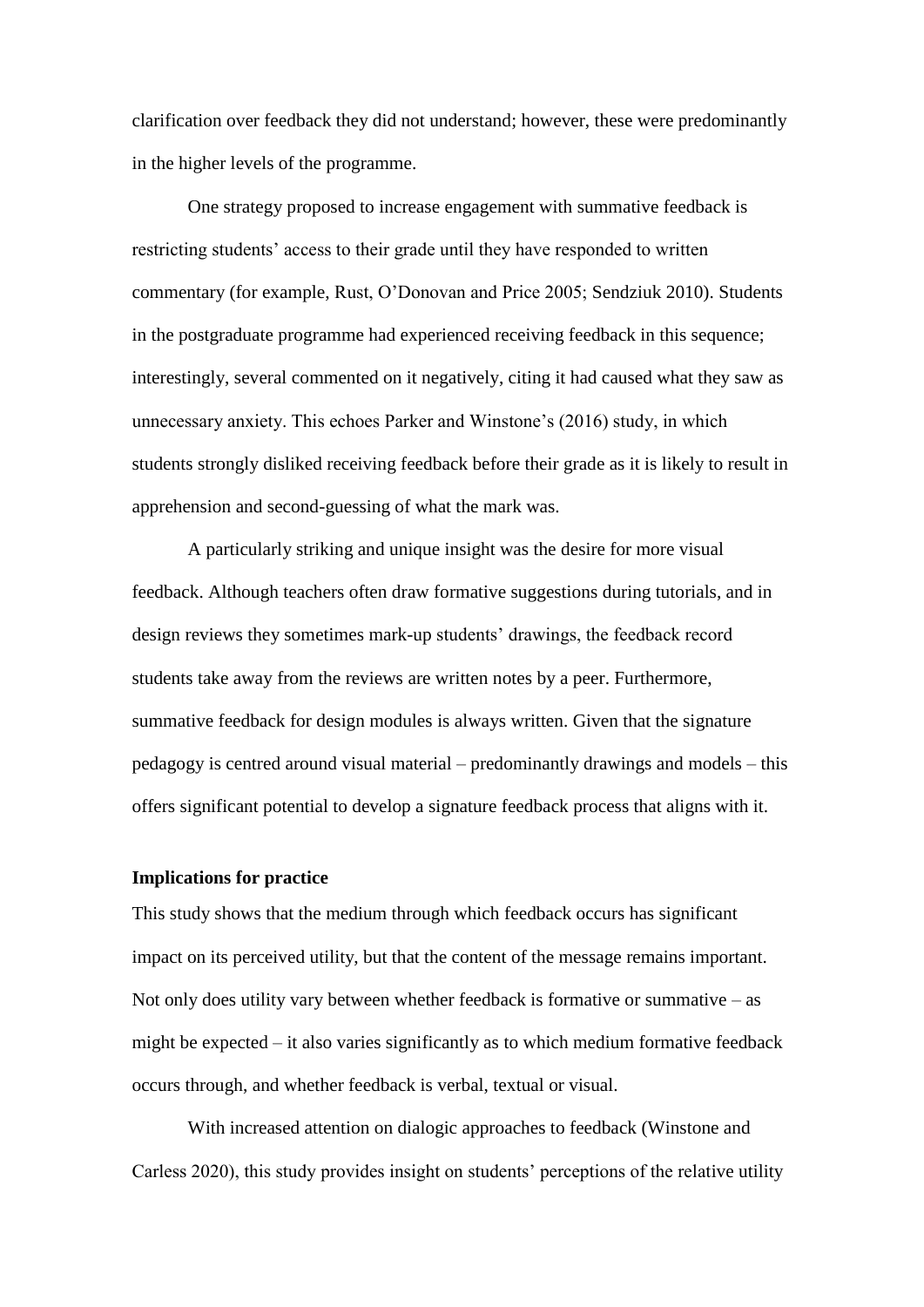of several dialogic feedback methods. The participants' observations highlight the significant value they place in and learning they take from one-to-one tutorials and design reviews, which exemplify the conceptualisation of feedback as a dialogic process in iterative cycles over time (Carless et al. 2011; Esterhazy and Damşa 2019). Creating more congruence between these and other feedback methods the students experience might increase their perceived utility. For example, written feedback could be complimented with group discussion evaluating exemplars, drafts or discussing the feedback itself (O'Donovan, Rust and Price 2016). This would more closely align feedback methods around a coherent dialogic approach; Carless and Boud (2018) suggest that enhancing students' feedback literacy will be more effective if strategies are systematically embedded throughout programmes. However, it would likely place additional demands on teachers in the preparation and delivery of these sessions, against which the potential value and benefits would need to be evaluated.

Group tutorials can provide many benefits to learning, especially during the initial stages of coursework where they enabled participants to see what others were working on, gain design ideas, help one another, and fostered a sense of collegiality. However, only a small minority of participants recognised these – more often they were reticent to contribute and considered them a waste of time. To harness the benefits of this approach the weaknesses identified need to be addressed, creating an environment in which all students feel confident to engage and ensuring dialogue is applicable to all those present. Smaller groups of shorter duration might facilitate this.

It is notable that participants valued the different perspectives offered by other teachers, peers and guest critics, but these sometimes resulted in confusion. Managing these different perspectives did improve, demonstrated by a reduction in comments about this after Level 4 and the increased preference for design reviews at Level 7/2.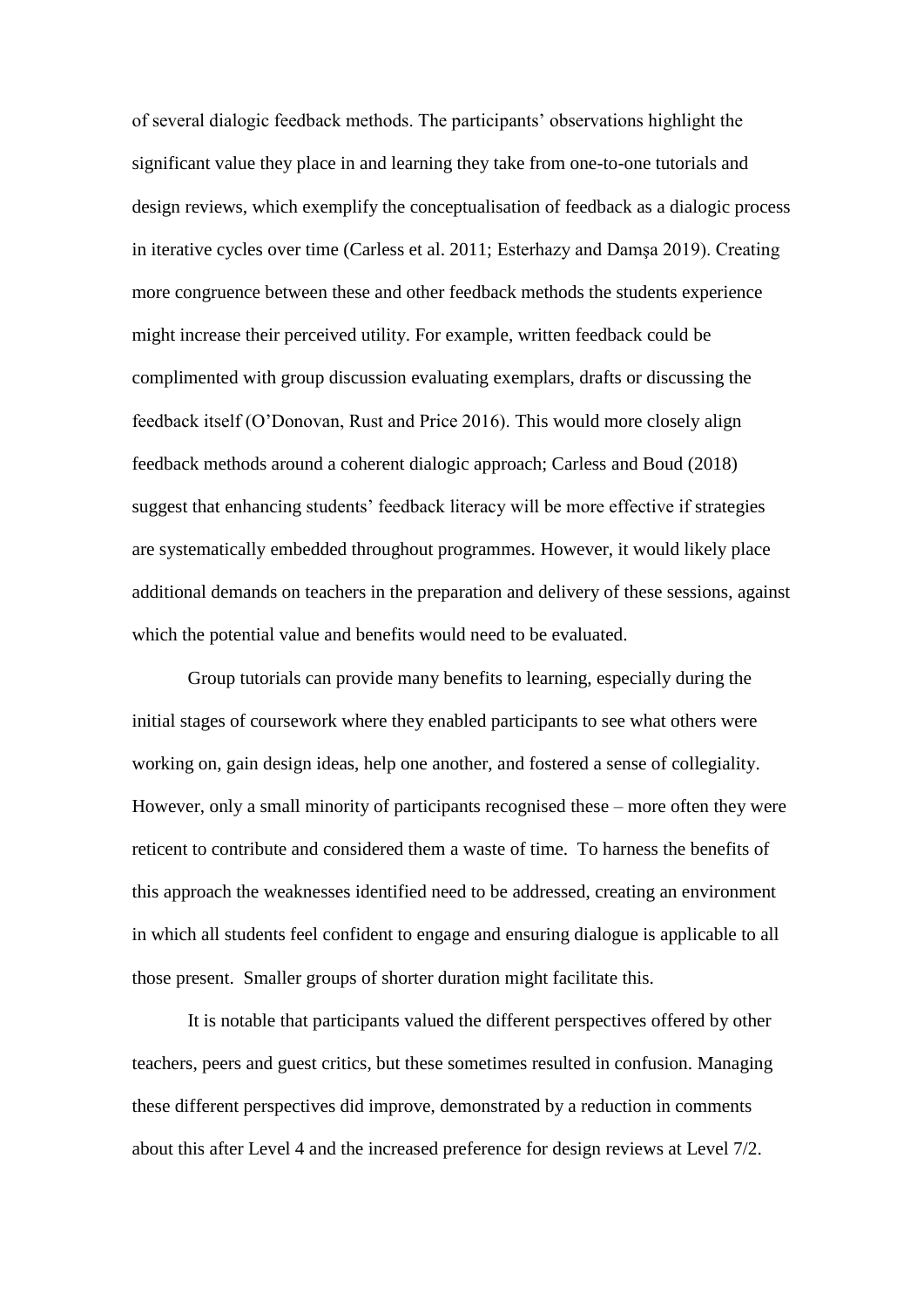Participants also expressed desire for more directive feedback, which might be at odds with the over-arching aim of fostering independent learning and student autonomy. This study demonstrates that a delicate balance needs to be struck between directive commentary and strategies predicated on student self-reflection and agency in identifying how their work and learning strategies should develop (Orr, Yorke and Blair 2014); excessive external feedback may inhibit students from deploying internal feedback processes (Nicol and Macfarlane-Dick 2006). Feedback messages should be scaffolded iteratively at each Level.

Like Orr, Yorke and Blair (2014), this study suggests that consideration be given to the ephemeral nature of dialogic verbal feedback, and that audio recording could offer a viable strategy; this need not place additional duties on teachers, as almost all students possess mobile devices capable of recording voice memos. Another strategy to enhance the feedback message is the inclusion of visual feedback – such as images of precedents and annotated sketches and diagrams – to compliment written feedback especially. For example, teachers often refer students to precedent projects, however it can be difficult for them to discern specifically how that precedent could inform their work. The author has since experimented with embedding images into summative feedback – such as drawings or concept sketches – and highlighting why they relate to students' projects. Similarly, teachers could sketch diagrams within the feedback, and annotate how they inform the student's work. Another strategy would be for teachers to provide drawn responses as audio-visual feedback through the VLE; examples of screencast feedback suggest that, although not reducing workload, after learning to use the technology this method does not demand more time from the teacher, whilst facilitating more meaningful feedback exchanges (Winstone and Carless 2020).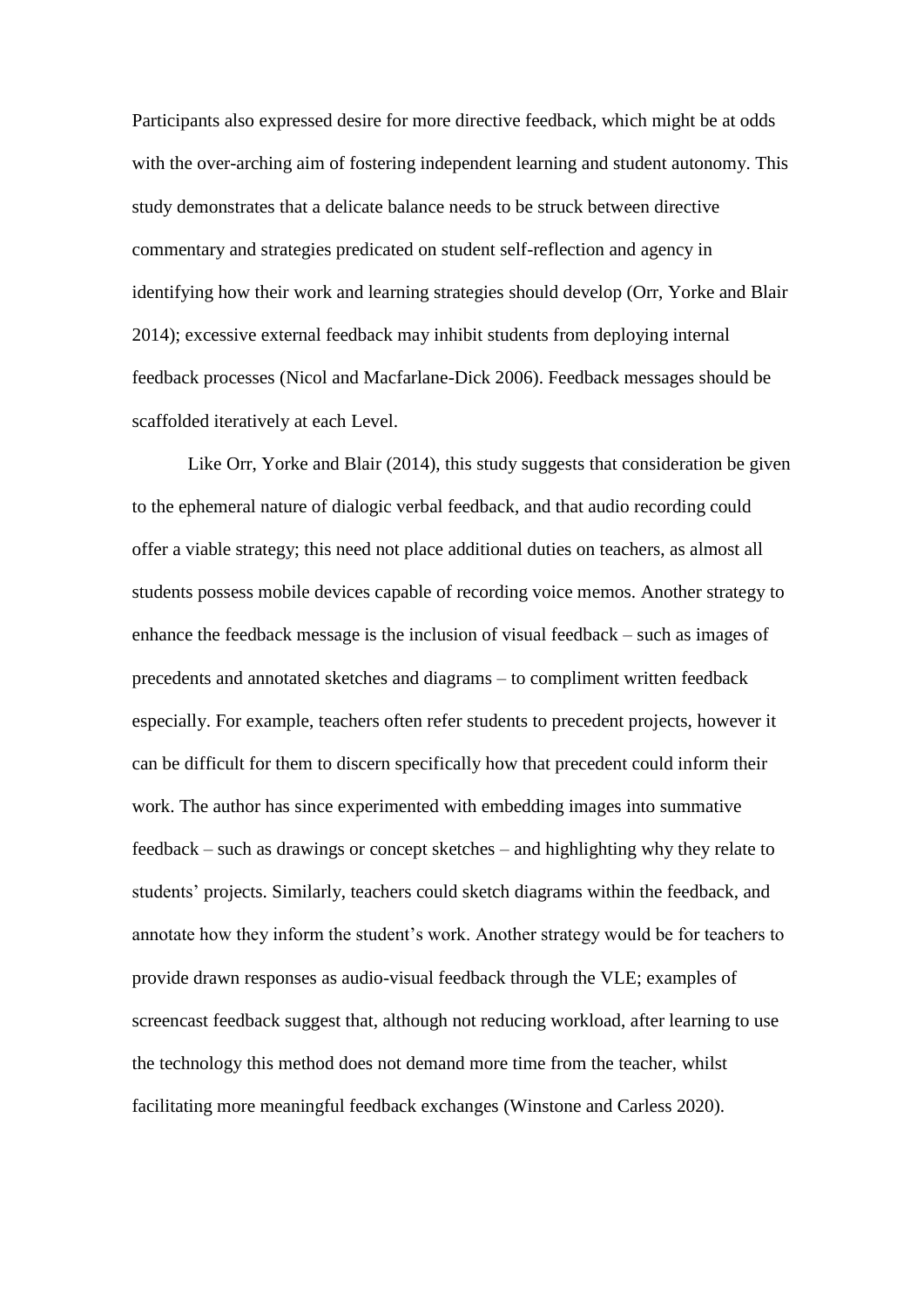Participants also highlighted how the tone of commentary impacted on them. As feedback methods move from written monologue to verbal dialogic interactions, in which intonation is more discernible, teachers need to be increasingly mindful that the tone in which feedback is delivered is one of the most critical aspects of how students react to it and can significantly affect their engagement with it (Carless and Boud 2018).

## **References:**

- Askew, S., and C. Lodge. 2000. "Gifts, Ping-Pong and Loops: Linking Feedback and Learning." In *Feedback for Learning*, edited by S. Askew, 1–17. Abingdon: Routledge.
- Austerlitz, N. and I. Aravot. 2006. "The Emotional Structure of the Student-Tutor Relationship in the Design Studio." In *Enhancing Curricula: Contributing to the Future, Meeting the Challenges of the 21st Century in the Disciplines of Art, Design and Communication*, edited by A. Davies, 91–106. London: Centre for Learning and Teaching in Art and Design.
- Boud, D., and E. Molloy. 2013a. "Rethinking Models of Feedback for Learning: The Challenge of Design." *Assessment & Evaluation in Higher Education* 38 (6): 698–712. doi:10.1080/02602938.2012.691462.
- Boud, D., and E. Molloy. 2013b. "What is the Problem with Feedback?" In *Feedback in Higher and Professional Education*, edited by D. Boud and E. Molloy, 90–103. Abingdon: Routledge.
- Braun, V., and V. Clarke. 2006. "Using Thematic Analysis in Psychology." *Qualitative Research in Psychology* 3 (2): 77–101. doi:10.1191/1478088706qp063oa.

Bryman, A. 2012. *Social Research Methods*. 4th ed. Oxford: Oxford University Press.

- Carless, D., and D. Boud. 2018. "The Development of Student Feedback Literacy: Enabling Uptake of Feedback." *Assessment & Evaluation in Higher Education* 43 (8): 1315–1325. doi:10.1080/02602938.2018.1463354.
- Carless, D., D. Salter, M. Yang, and J. Lam. 2011. "Developing Sustainable Feedback Practices." *Studies in Higher Education* 36 (4): 395–407. doi:10.1080/03075071003642449.
- Esterhazy, R., and C. Damşa. 2019. "Unpacking the Feedback Process: An Analysis of Undergraduate Students' Interactional Meaning-Making in Feedback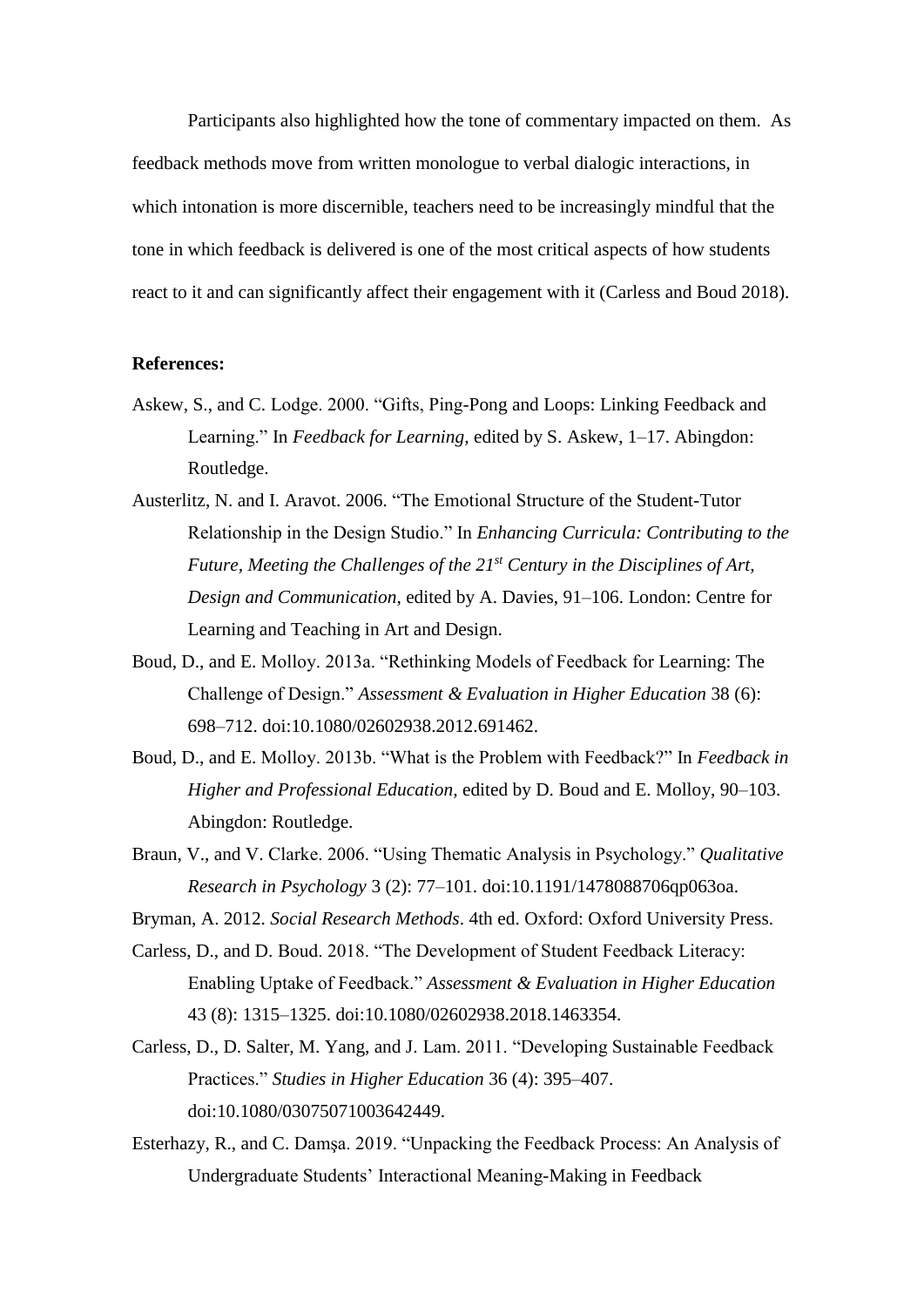Comments." *Studies in Higher Education* 22 (2): 260–274. doi:10.1080/03075079.2017.1359249.

- Hattie, J., and H. Timperley. 2007. "The Power of Feedback." *Review of Educational Research* 77 (1): 81–112. doi:10.3102/003465430298487.
- Hill, J., and H. West. 2019. "Improving the Student Learning Experience Through Dialogic Feed-Forward Assessment." *Assessment & Evaluation in Higher Education* 1–16. doi:10.1080/02602938.2019.1608908.
- Jonsson, A. 2012. Facilitating Productive Use of Feedback in Higher Education." *Active Learning in Higher Education* 14 (1): 63–76. doi:10.1177/1469787412467125.
- Mewburn, I. 2012. "Lost in Translation: Reconsidering Reflective Practice and Design Studio Pedagogy." *Arts and Humanities in Higher Education* 11 (4): 363–379. doi:10.1177/1474022210393912.
- Nicol, D. J., and D. Macfarlane-Dick. 2006. "Formative Assessment and Self-Regulated Learning: A Model and Seven Principles of Good Feedback Practice." *Studies in Higher Education* 31 (2): 199–218. doi:10.1080/03075070600572090.
- O'Donovan, B., C. Rust, and M. Price. 2016. "A Scholarly Approach to Solving the Feedback Dilemma in Practice." *Assessment & Evaluation in Higher Education* 41 (6): 938–949. doi:10.1080/02602938.2015.1052774.
- Orr, S., and A. Shreeve. 2018. *Art and Design Pedagogy in Higher Education: Knowledge, Values and Ambiguity in the Creative Curriculum*. Abingdon: Routledge.
- Orr, S., M. Yorke, and B. Blair. 2014. "'The Answer is Brought About From Within You': A Student-Centred Perspective on Pedagogy in Art and Design." *International Journal of Art and Design Education* 33 (1): 32–45. doi:10.1111/j.1476-8070.2014.12008.x.
- Orsmond, P., S. Merry, and K. Reiling. 2005. "Biology Students' Utilization of Tutors' Formative Feedback: A Qualitative Interview Study." *Assessment & Evaluation in Higher Education* 30 (4): 369–386. doi:10.1080/02602930500099177.
- Palincsar, A. S. 1998. "Social Constructivist Perspectives on Teaching and Learning." *Annual Review of Psychology* 49 (1): 345–375. doi:10.1146/annurev.psych.49.1.345.
- Parker, M., and N. E. Winstone. 2016. "Students' Perceptions of Interventions for Supporting Their Engagement with Feedback." *Practitioner Research in Higher Education Journal* 10 (1): 53–64.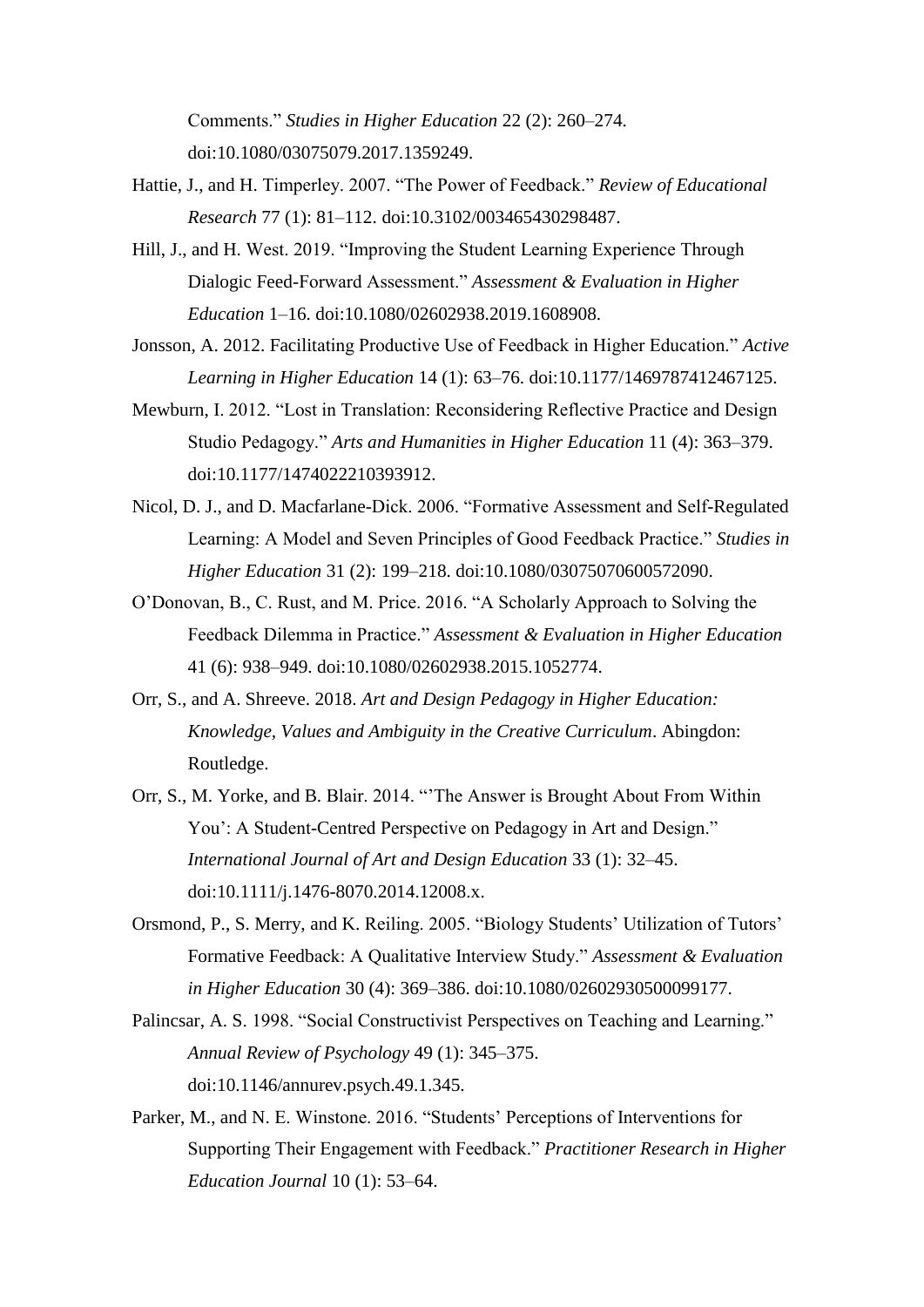http://insight.cumbria.ac.uk/id/eprint/2487/1/Parker\_StudentsPerceptionsOfInter ventions.pdf.

- Price, M., K. Handley, and J. Millar. 2011. "Feedback: Focusing Attention on Engagement." *Studies in Higher Education* 36 (8): 879–896. doi:10.1080/03075079.2010.483513.
- Rust, C., B. O'Donovan, and M. Price. 2005. "A Social Constructivist Assessment Process Model: How the Research Literature Shows Us This Could be Best Practice." *Assessment & Evaluation in Higher Education* 30 (3): 231–240. doi:10.1080/02602930500063819.
- Sadler, D. R. 1989. "Formative Assessment and the Design of Instructional Systems." *Instructional Science* 18 (2): 119–144. doi:10.1007/BF00117714.
- Salama, A. M. 2015. *Spatial Design Education: New Directions for Pedagogy in Architecture and Beyond*. Farnham, Surry: Ashgate.
- Sendziuk, P. 2010. "Sink or Swim? Improving Student Learning Through Feedback and Self-Assessment." *International Journal of Teaching and Learning in Higher Education* 22 (3): 230–330. http://www.isetl.org/ijtlhe/pdf/IJTLHE800.pdf.
- Smith, C. Forthcoming. "Architecture Students' Uptake and Use of Formative and Summative Feedback." In preparation.
- Steen-Utheim, A., and A. L. Wittek. 2017. "Dialogic Feedback and Potentialities for Student Learning." *Learning, Culture and Social Interaction* 15: 18–30. doi:10.1016/j.lcsi.2017.06.002.
- Sutton, P. 2012. "Conceptualizing Feedback Literacy: Knowing, Being, and Acting." *Innovations in Education and Teaching International* 49 (1): 31–40. doi:10.1080/14703297.2012.647781.

Swann, C. 1986. "Nellie is Dead". *Designer* 1 (1): 18–20.

- Weaver, M. R. 2006. "Do Students Value Feedback? Student Perceptions of Tutors' Written Responses." *Assessment & Evaluation in Higher Education* 31 (3): 379– 394. doi:10.1080/02602930500353061.
- Winstone, N., and D. Carless. (2020). *Designing Effective Feedback Practices in Higher Education: A Learning-Focused Approach*. Abingdon: Routledge.
- Winstone, N. E., R. A. Nash, M. Parker, and J. Rowntree. 2017a. "Supporting Learners' Agentic Engagement With Feedback: A Systematic Review and a Taxonomy of Recipience Processes." *Educational Psychologist* 52 (1): 17–37. doi:10.1080/00461520.2016.1207538.